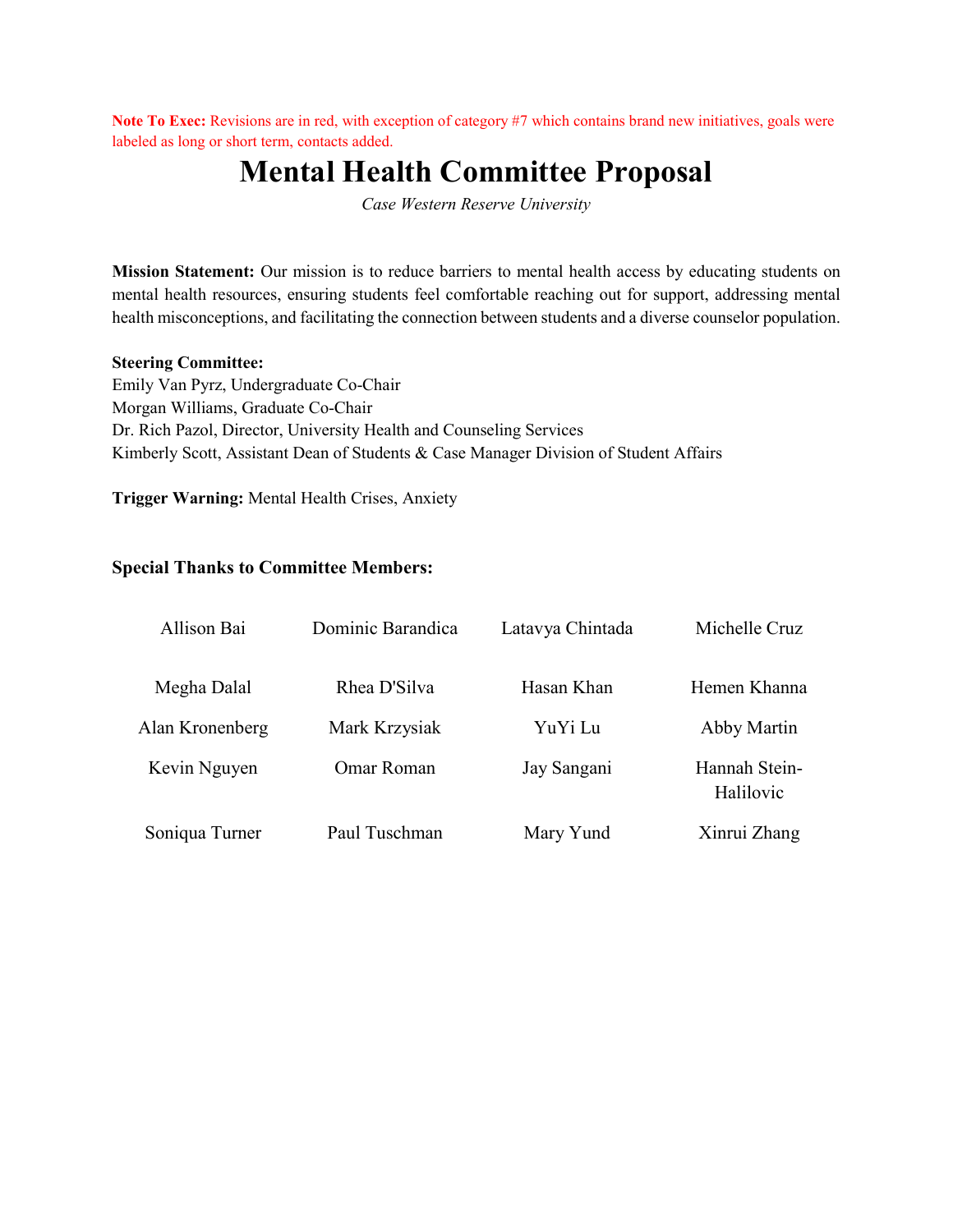# **Initiatives**

#### **Category #1: Mental health & Academics-**

**Problem:** Students have high levels of stress related to academics, resulting in a possible decline in their mental and physical health.

**Goal:** Students will report a measurable decrease in average stress level due to academics within a four-semester time frame and courses with average student stress levels in the 'severe' range will eventually have their professors mandated to attend talks with UCS staff on the effects of academic stress depending upon the phase

## **Overview of Initiatives:**

**1. Long Term Task:** Add a Mental Health section to the end of semester course evaluations that asks students to rate their stress on a scale of 1-10. If the **average** stress level for a class is classified as 'severe' there will be a report sent to the professor of the course, informing them of this. If a professor has an average stress level for their class in the 'severe' range, they will be mandated to attend a UCS talk on the effects of academic stress (See Initiative 3). This initiative will be implemented in three, gradual phases to reduce faculty resistance.

**2. Short Term Task:** Professors will add a link to UCS website on their syllabus and on their canvas page with a short description of the resources available.

**3. Long Term Task:** UCS staff will hold mandatory talks for professors which explain the effects of academic stress on students' mental and physical wellbeing.

# **Expanded Initiatives:**

**Initiative #1:** Add a Mental Health section to the end of semester course evaluations that asks students to rate their stress on a scale of 1-10. If the **average** stress level for a class is classified as 'severe' there will be a report sent to the professor of the course, informing them of this. If a professor has an average stress level for their class in the 'severe' range, they will be mandated to attend a UCS talk on the effects of academic stress (See Initiative 3). This initiative will be implemented in three, gradual phases to reduce faculty resistance.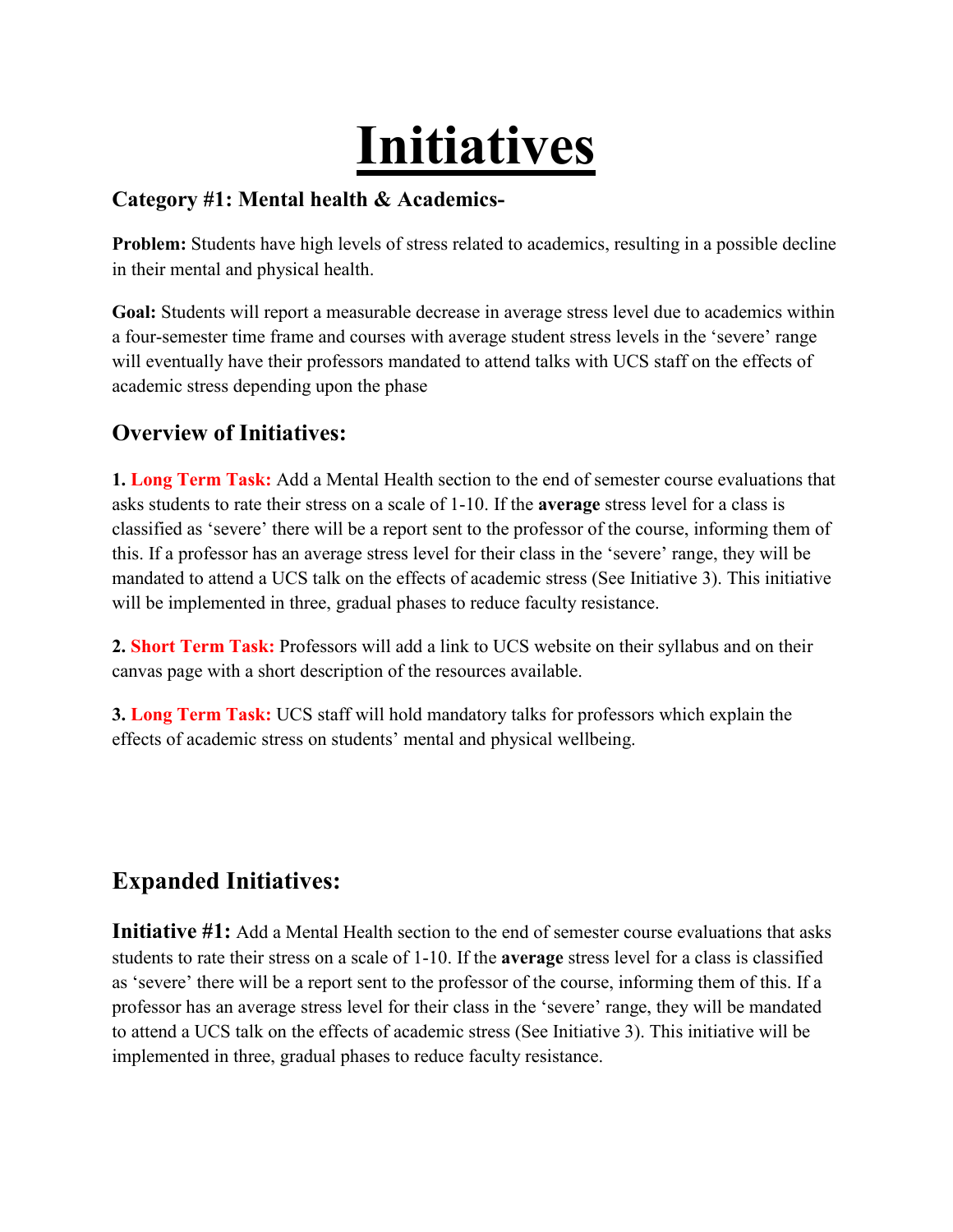**Goal:** The average stress level for students in a given class will not enter the 'severe' range for stress the semester after the initiative has been in place. Professors will be aware of the effects of academic stress and they will be held accountable if the average stress level for their class is 'severe.'

#### **Notes:**

This initiative will be broken down into three, distinct phases. They are as follows:

# Phase 1:

During course evaluations, a section will be added which has students rate their academic stress due to the given class on a scale of 1-10. The meanings of the ratings are as follows:



● 4-6: Moderate stress

 $\bullet$  7-10: Severe stress

Additionally, two free response questions will be included, which would ask students to:

- I. Elaborate on what aspects of the course have resulted in high stress levels for the student
- II. Elaborate on any negative effects they have experienced this semester due to stress from the specified course

The rating of students' academic stress on the 1 - 10 scale should be a mandatory question to increase the information available to professors. The free response questions should be left optional for students to answer, allowing the student to elaborate on their experience as far as they are comfortable doing so. Students should not be forced to divulge information they are not comfortable sharing.

In order for professors to obtain an accurate view of their class, a high response rate for course evaluations is necessary. Students generally receive a standardized email from the university, alerting them that course evaluations are open. Additionally, individual professors may make announcements requesting that students complete course evaluations. These current practices should stay in place and are beneficial. However, higher response rates are beneficial to professors. Therefore, we encourage professors to consider the following suggestions:

I. The inclusion of a link to course evaluations on Canvas will improve ease of access to the evaluations. Students may be unable to find a link to course evaluations, and therefore be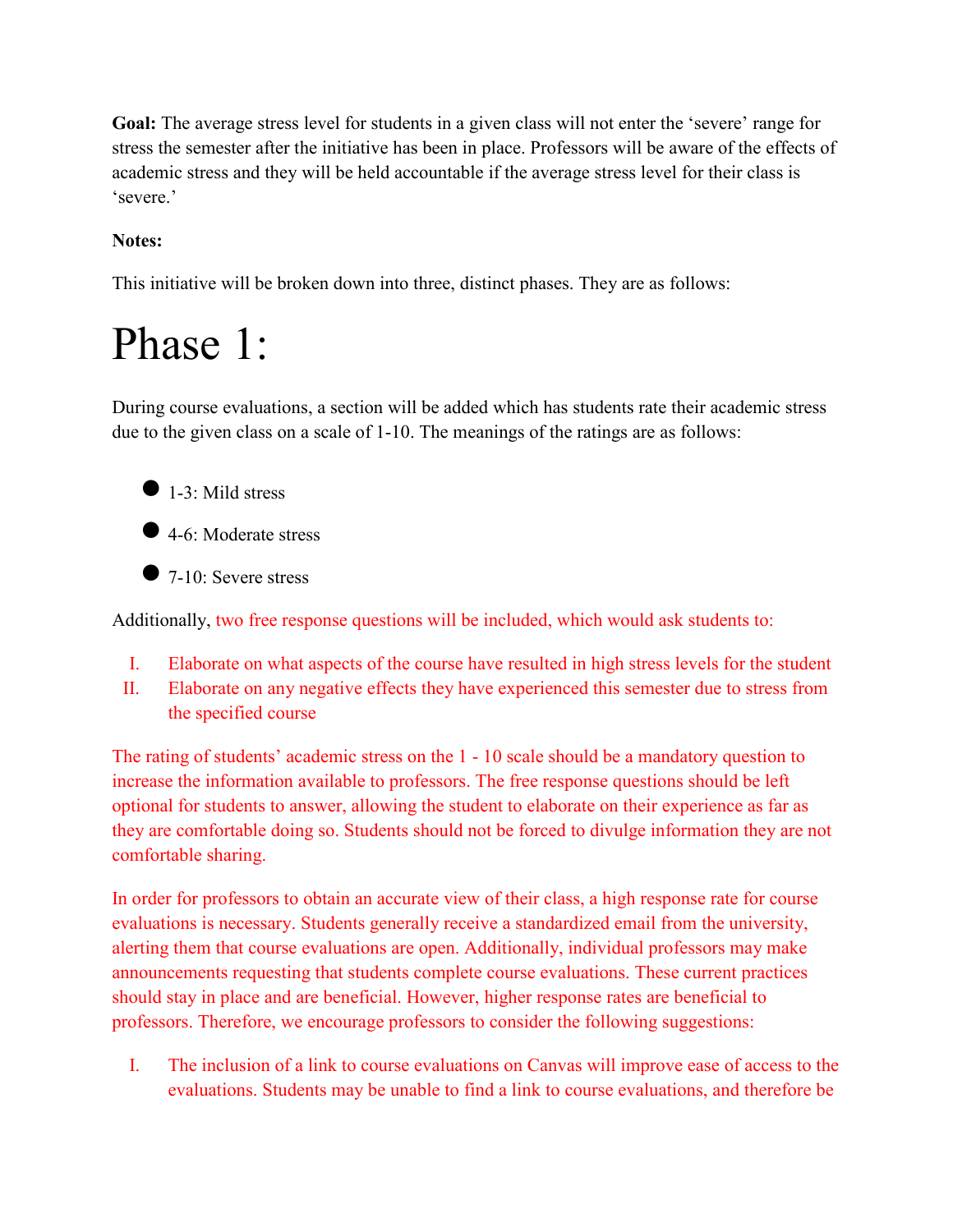unable to complete their evaluations. The addition of a link on Canvas by the professor would increase ease of access, possibly improving the response rate.

- II. Allotted class time to complete course evaluations may be beneficial. Students may forget to complete course evaluations if instructed to complete them, but not given a specific time to do so. Designated time to complete the evaluation should reduce the number of students who may forget to complete course evaluations, improving the response rate.
- III. Incentives may increase student motivation to complete course evaluations, however, this cannot be implemented on an individual level, as course evaluations are anonymous. The incentive may be rewarded to a class on the condition that a certain percentage of the class completes the course evaluation, or the entire class completes the course evaluation. The percentage approach may be more appropriate for large classes, while the entire class approach may be more effective in small to medium sized classes.
	- A. The following is an example of a possible incentive: students may earn "X" points of extra credit, given that "X"% of the class completes the course evaluation.

Increases in response rate to course evaluations would result in benefits to faculty and students. Faculty would have a greater amount of feedback for their course. Students' opinions and experiences would be amplified, and directly communicated to the professor.

The purpose of Phase 1 is to improve communication between professors and students, when students may otherwise be unable or uncomfortable voicing their stress level, and professors may otherwise be unaware of their students' stress levels.

The purpose of this initiative is not to alter course material. Modifications to content will not be suggested. The purpose of this is to improve the classroom environment by increasing communication, mutual respect, and understanding. This is not intended to, nor should it be manipulated to, alter class content, exams, or homework.

In order to increase possible support for this phase of the initiative, heads of major departments on campus will be contacted, a list of which is included below:

- Beverly Capper [\(bjc40@case.edu\)](mailto:bjc40@case.edu): Interim Director of BSN
- · Biology: Mark Willis (mark.willis@case.edu)
- Chemistry: Gregory Tochtrop (gregory.tochtrop@case.edu)
- · Biomedical Engineering: Robert Kirsch (robert.kirsch@case.edu)
- · Chemical and Biomolecular Engineering: Daniel Lacks (daniel.lacks@case.edu)
- · Mechanical and Aerospace Engineering: Robert Gao (robert.gao@case.edu)
- · Civil Engineering: Xiong (Bill) Yu (xiong.yu@case.edu)
- · Computer Science: Jing Li (Jing.li1@case.edu)
- · Biochemistry: J. Alan Diehl (jad283@case.edu)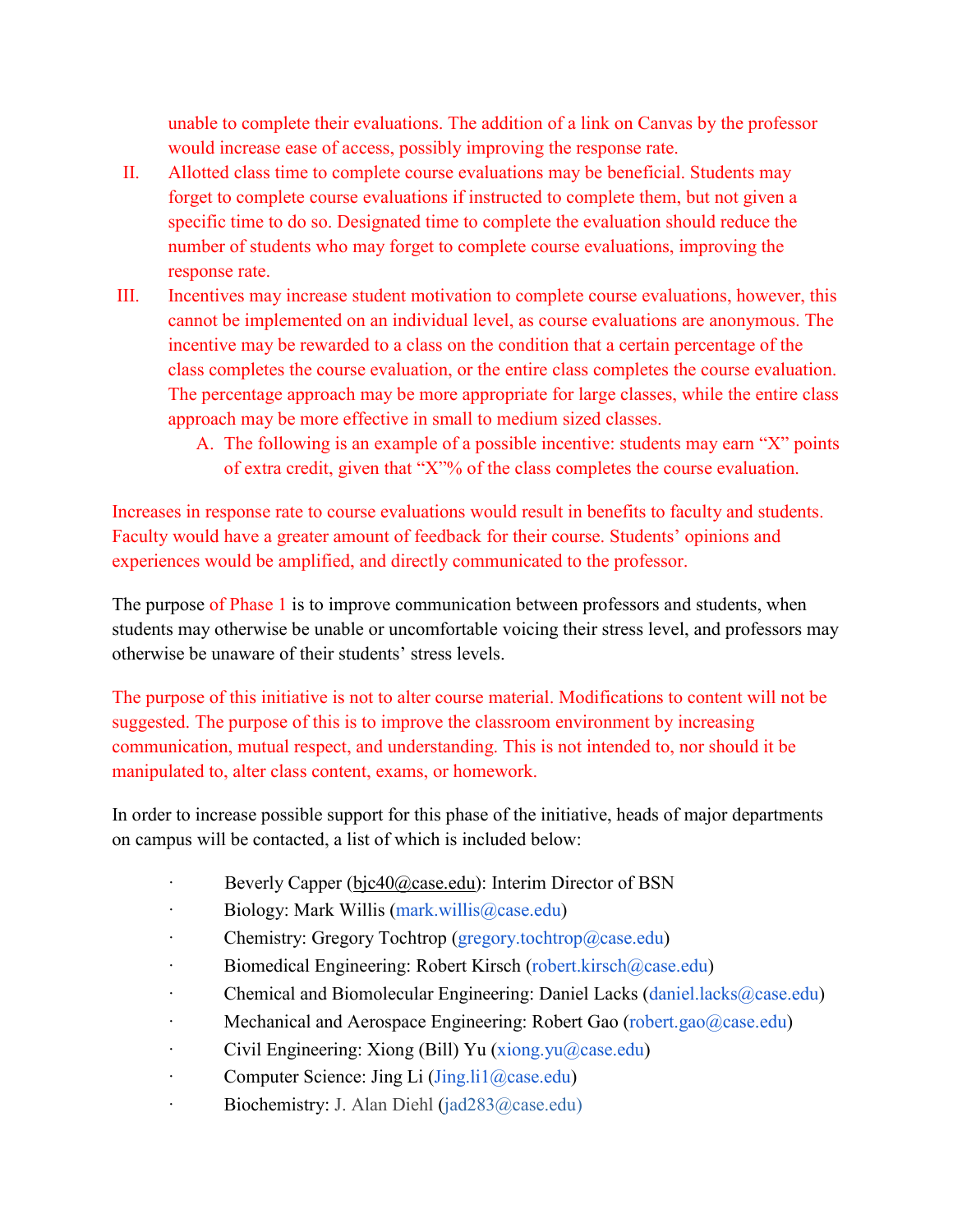- Electrical Engineering: Pedram Mohensi (pedram.mohensi $(\partial_{\mathcal{C}})$ case.edu)
- Economics: Mark Votruba (mark.votruba@case.edu)
- · Finance: CNV Krishnan (cnk2@cwru.edu)
- Psychology: Heath Demaree (heath.demaree@case.edu)
- · Cognitive Science: Todd Oakley (todd.oakley@case.edu)

They will be sent an email to assess their support of Phase 1 of the initiative, using the following template:

#### Dear [INSERT FACULTY NAME],

My name is [BLANK], and I am the undergraduate Co-Chair of the Mental Health Subcommittee, under the Undergraduate Student Government (USG). I am currently writing to you on behalf of the Mental Health Subcommittee. We would like to implement a proposal to monitor students' mental health and academic stress and we would appreciate your input on our proposed initiative, as well as any feedback you may have. As head of the [XXXX] Department at Case Western Reserve University, your support would be critical to the success of the proposed initiative, and we would like to know if you would be willing to participate in, and advocate for, our initiative.

This initiative would monitor students' academic stress, and ideally benefit faculty and students by giving faculty more information about their students' mental wellbeing, which may impact their academic performance. The initiative is as follows:

A 'Mental Health' section would be added to the Course Evaluations that are completed at the end of each semester. This section would ask students to rate their stress, due to the specific class, on a scale of 1 - 10. The ratings would be categorized as follows:

- $\bullet$  1 3: Mild stress
- $\bullet$  4 6: Moderate stress
- $\bullet$  7 10: Severe stress

These ratings would allow the average stress level due to specific classes to be quantized, and would serve faculty by providing them with a better understanding of their students, as well as allowing students to be heard. We would also like to include two free response questions in the 'Mental Health' section, giving students the opportunity to elaborate on their stress level, and describe what aspects of the course are causing their stress. This question would be included with the intent to provide professors with more information about their students' stress levels, and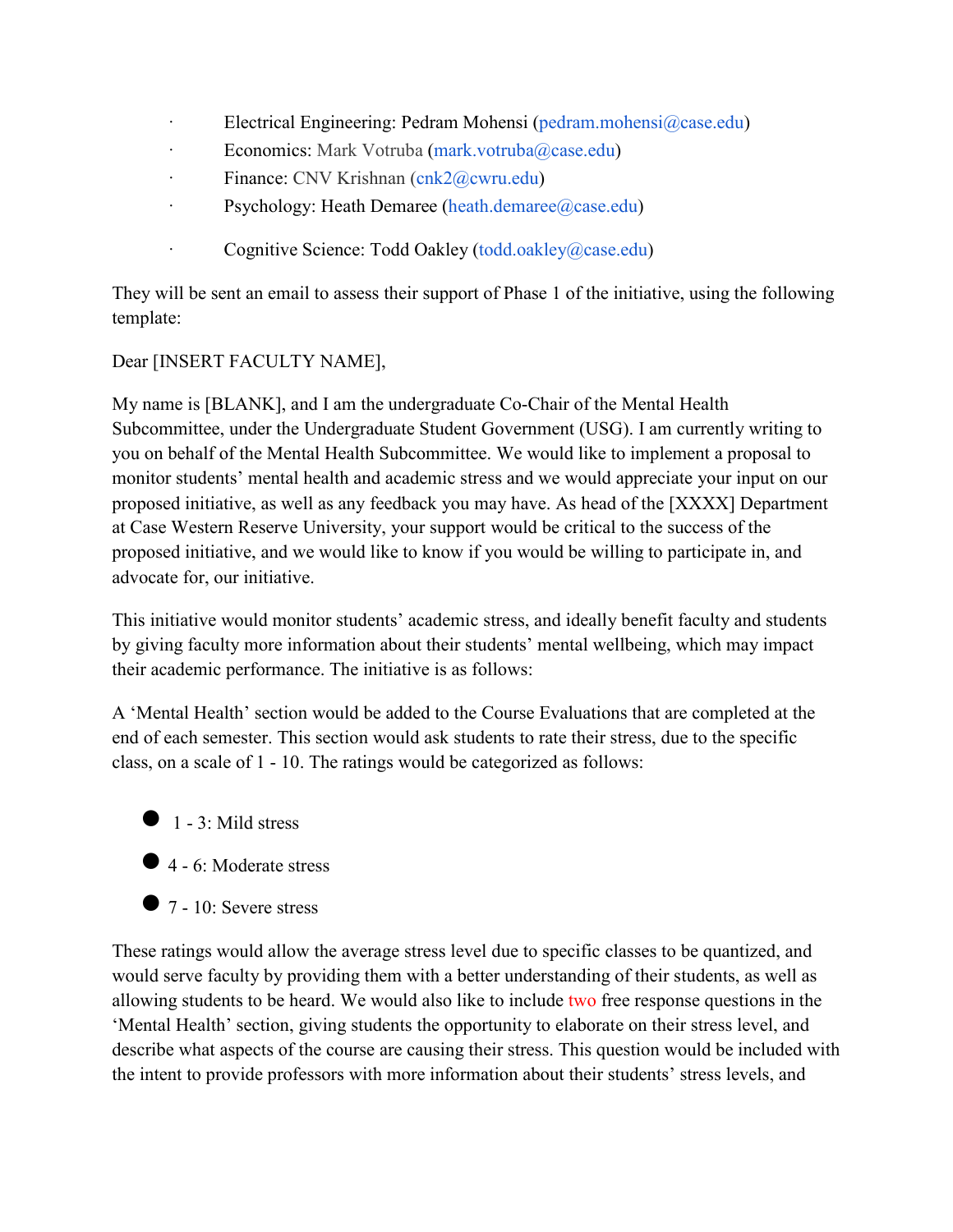with useful feedback regarding their class. The purpose being to improve communication between professors and students.

 We would appreciate you taking the time to inform us of your feelings towards this initiative. Would you be willing to participate in, and possibly advocate for this initiative?

Thank you for your time and consideration.

Sincerely,

[NAME]

The faculty department heads who express interest and support will be asked, if they are willing, to support the initiative when it is brought before the Faculty Senate. It is advisable that members of the Faculty Senate are also sent the above email template, with the following revision:

"…As a member of the Faculty Senate at Case Western Reserve University, your support would be critical…"

The support of the Faculty Senate and Department Heads will be critical to the success of Phase 1, as they will be the ones who pass the measure and encourage faculty members to implement it. We are hopeful that the Department Heads will be vocal in their support of the initiative to the Faculty Senate, which will hopefully urge the Faculty Senate to pass the initiative. Additionally, the support of the Department Heads will hopefully encourage professors to include the 'Mental Health' section in their course evaluations.

The support of Provost Ben Vinson would be beneficial, and should be acquired. Given his position at the university, his active support of this initiative would help garner faculty support and participation. The following email template may be used to contact Provost Ben Vinson and assess his support of Phase 1:

#### Dear Provost Vinson,

My name is [BLANK], and I am the undergraduate Co-Chair of the Mental Health Subcommittee, under the Undergraduate Student Government (USG). I am currently writing to you on behalf of the Mental Health Subcommittee. We would like to implement a proposal to monitor students' mental health and academic stress and we would appreciate your input on our proposed initiative, as well as any feedback you may have. As Provost at Case Western Reserve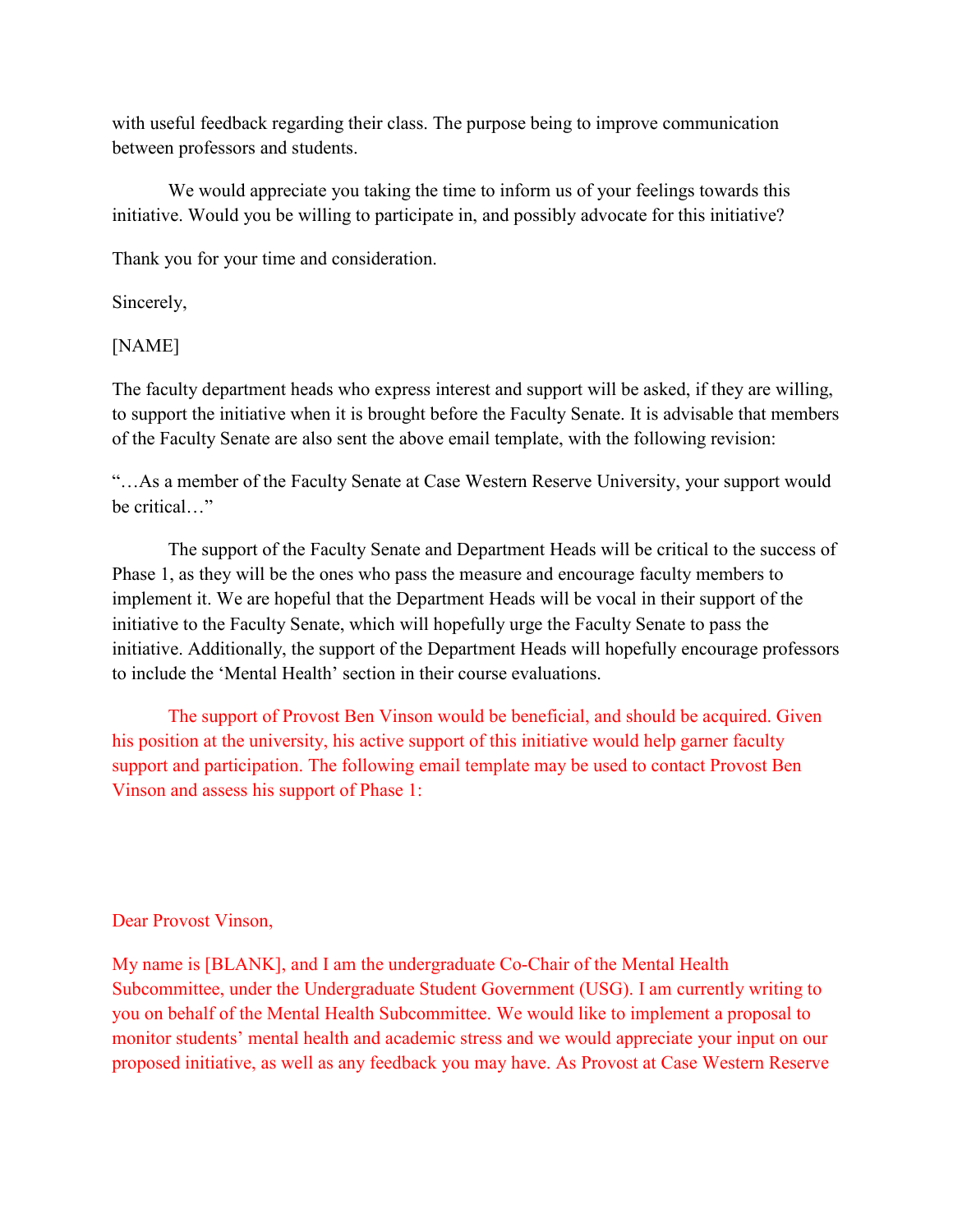University, your support would be critical to the success of the proposed initiative, and we would like to know if you would be willing to participate in, and advocate for, our initiative.

This initiative would monitor students' academic stress, and ideally benefit faculty and students by giving faculty more information about their students' mental wellbeing, which may impact their academic performance. The initiative is as follows:

A 'Mental Health' section would be added to the Course Evaluations that are completed at the end of each semester. This section would ask students to rate their stress, due to the specific class, on a scale of 1 - 10. The ratings would be categorized as follows:

- $\bullet$  1 3: Mild stress
- ●4 6: Moderate stress
- $\bullet$  7 10: Severe stress

These ratings would allow the average stress level due to specific classes to be quantized, and would serve faculty by providing them with a better understanding of their students, as well as allowing students to be heard. We would also like to include two free response questions in the 'Mental Health' section, giving students the opportunity to elaborate on their stress level, and describe what aspects of the course are causing their stress. This question would be included with the intent to provide professors with more information about their students' stress levels, and with useful feedback regarding their class. The purpose being to improve communication between professors and students.

We would appreciate you taking the time to inform us of your feelings towards this initiative. Would you be willing to participate in, and possibly advocate for, this initiative?

Thank you for your time and consideration.

Sincerely,

[NAME]

From implementation of Phase 1, professors will have a maximum refractory period of two semesters before they are required to include the addition to their course evaluations. Prior to the end of the two semester refractory period, inclusion of the mental health section in course evaluations is optional, but encouraged.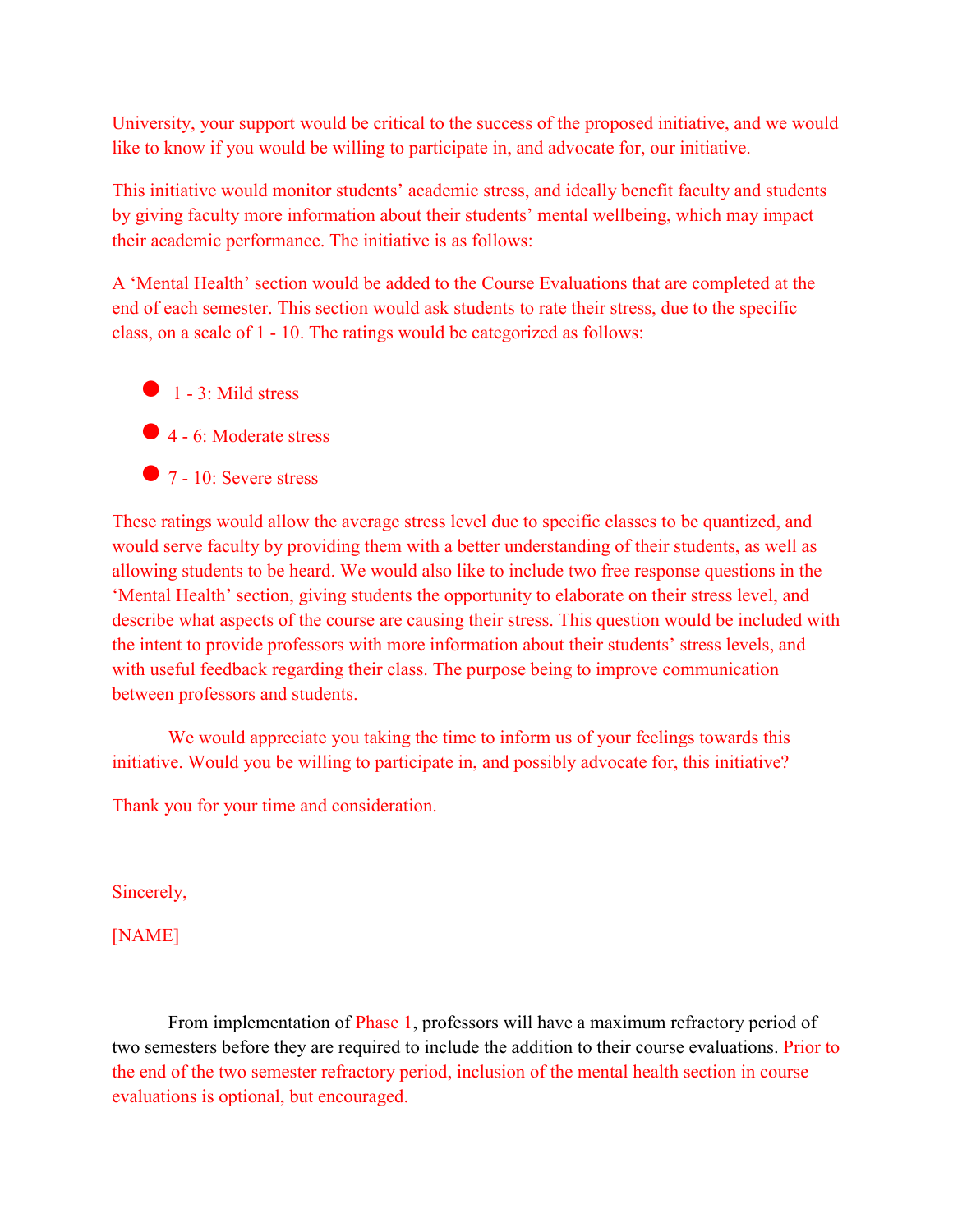# Phase 2:

**The purpose of Phase 1 was to track student stress levels, and increase the information that professors have about their students' wellbeing and academic stress. The purpose of Phase 2 is to increase the understanding professors have of the effects of academic stress, and to better understand the mental and emotional state of their students.** Phase 2 should be implemented after Phase 1 has been accepted by the Faculty Senate, and it is widely implemented and accepted by faculty members. We suggest that the refractory period after the implementation of Phase 1 and before the implementation of Phase 2 should be two semesters in length. This time frame is intended to allow for faculty to adjust to new practices, and for any problems with Phase 1 to be resolved. Additionally, this time is intended to allow for adequate preparation and planning for Phase 2.

Phase 2 consists of University Counseling Services offering multiple scheduled talks for faculty members each semester. These talks should address the effects of stress on students and impress upon professors the role they have in the academic stress that students experience, as well as the negative side effects of this stress. It is hoped that through these talks, faculty members will not only be able to gain a greater awareness of the effects of stress in their classrooms, but may also be able to better identify the signs that a student is dealing with mental health issues.

The support of Provost Ben Vinson would be beneficial, and should be acquired. Given his position at the university, his active support of this initiative would help garner faculty support and participation. He may be able to encourage Department Heads to actively participate in Phase 2, improving the chances that the Department Heads encourage their faculty to attend the talks UCS offers. The following email template may be used to contact Provost Ben Vinson and assess his support of Phase 2:

#### Dear Provost Vinson,

My name is [BLANK], and I am the undergraduate head of the Mental Health Subcommittee, under the Undergraduate Student Government (USG). I am currently writing to you on behalf of the Mental Health Subcommittee. We would like to implement a proposal to benefit professors by giving them the information necessary to better understand their students, and to better contextualize the information they receive from the 'Mental Health' section of their course evaluations. We would appreciate your input on our proposed initiative, as well as any feedback you may have. As Provost at Case Western Reserve University, your support would be critical to the success of the proposed initiative, and we would like to know if you would be willing to participate in, and advocate for, the implementation of our initiative. You are uniquely qualified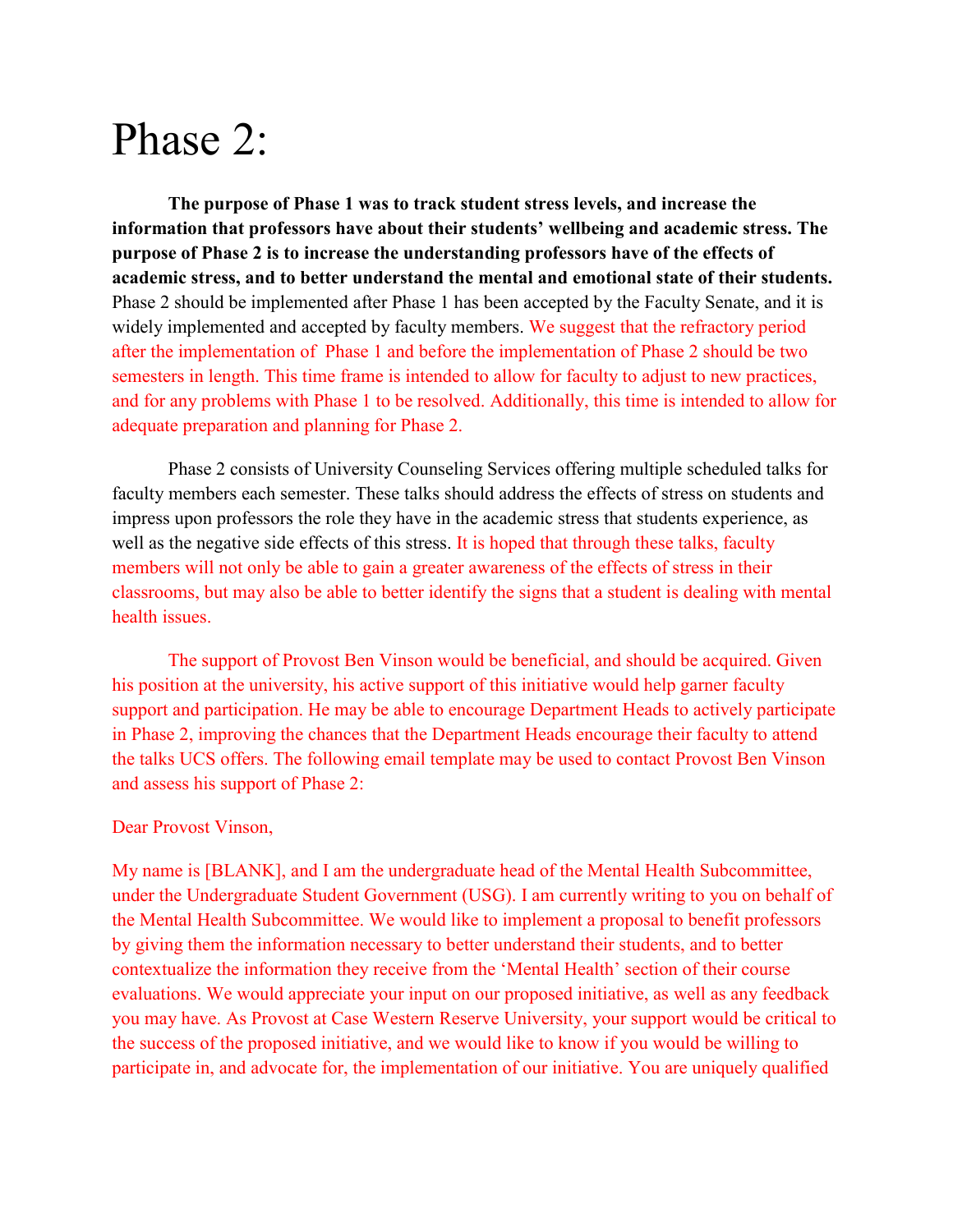to voice your support for our initiative, and we would appreciate your help in improving the learning environment in Case Western Reserve University's classrooms.

This initiative would be run by University Counseling Services (UCS), and they would provide multiple, scheduled, educational talks per semester on the effects of stress, and the causes of academic stress. Professors may sign up for these talks of their own volition, allowing them to ensure that they can attend during convenient times. This will ideally benefit faculty and students by giving faculty more information about their students, and better tools to understand the information they receive from the "Mental Health" section of their course evaluations. The increase in understanding from faculty would improve communication and understanding between students and faculty, benefitting both of them.

We would appreciate you taking the time to inform us of your feelings towards this initiative. Would you be willing to participate in, and possibly advocate for, this initiative?

Thank you for your time and consideration.

Sincerely,

[NAME]

The support of the Department Heads should be acquired again for Phase 2, so that they can encourage the faculty in their department to attend these talks. The following email template may be used to request the support of Phase 2 from Department Heads:

#### Dear [INSERT FACULTY NAME],

My name is [BLANK], and I am the undergraduate head of the Mental Health Subcommittee, under the Undergraduate Student Government (USG). I am currently writing to you on behalf of the Mental Health Subcommittee. We would like to implement a proposal to benefit professors by giving them the information necessary to better understand their students, and to better contextualize the information they receive from the 'Mental Health' section of their course evaluations. We would appreciate your input on our proposed initiative, as well as any feedback you may have. As head of the [XXXX] Department at Case Western Reserve University, your support would be critical to the success of the proposed initiative, and we would like to know if you would be willing to participate in, and advocate for, our initiative.

This initiative would be run by University Counseling Services (UCS), and they would provide multiple, scheduled, educational talks per semester on the effects of stress, and the causes of academic stress. Professors may sign up for these talks of their own volition, allowing them to ensure that they can attend during convenient times. This will ideally benefit faculty and students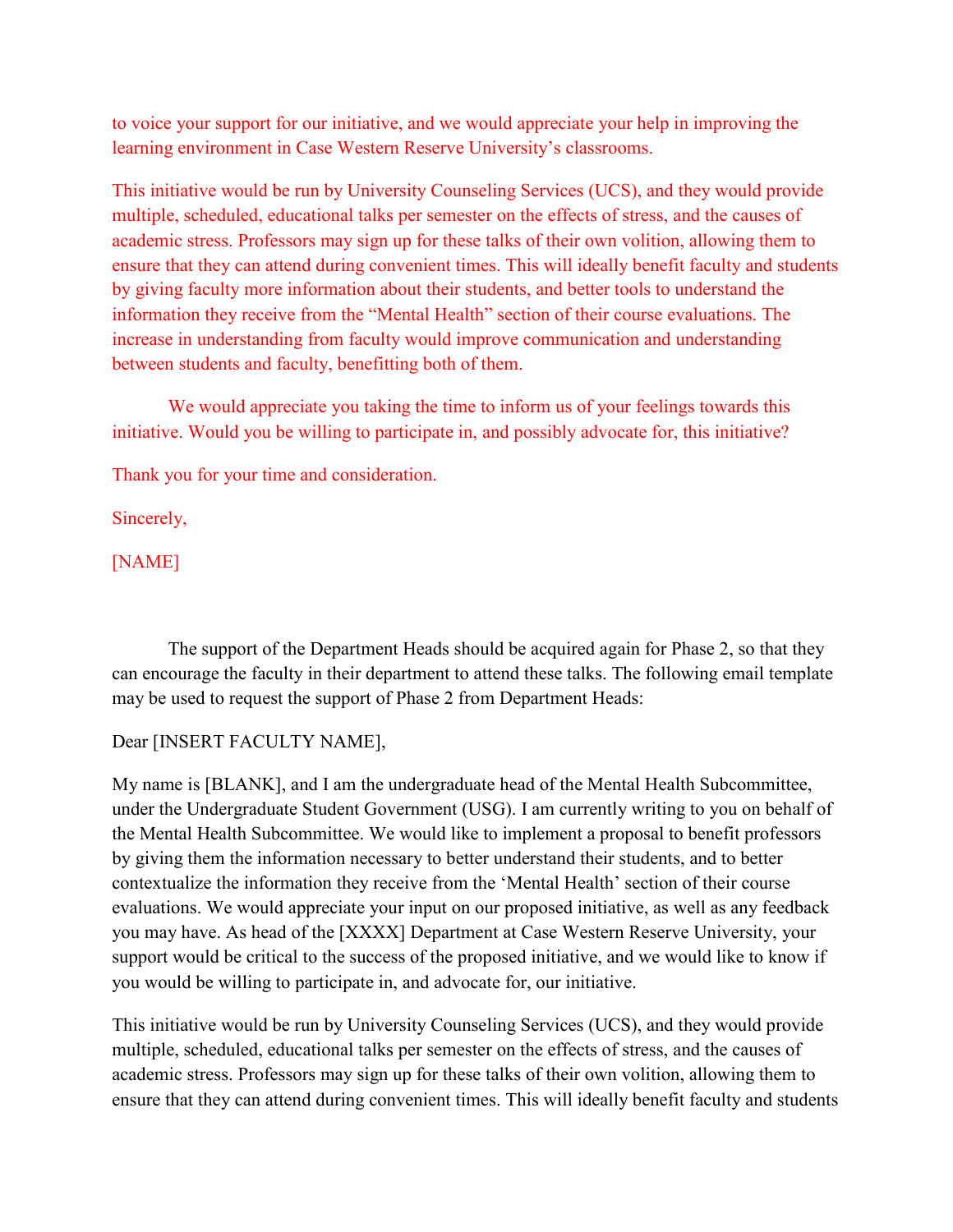by giving faculty more information about their students, and better tools to understand the information they receive from the "Mental Health" section of their course evaluations. The increase in understanding from faculty would improve communication and understanding between students and faculty, benefitting both of them.

 We would appreciate you taking the time to inform us of your feelings towards this initiative. Would you be willing to participate in, and possibly advocate for, this initiative?

Thank you for your time and consideration.

Sincerely,

#### [NAME]

The faculty department heads who express interest and support will be asked, if they are willing, to support the initiative when it is brought before the Faculty Senate. It is advisable that members of the Faculty Senate are also sent the above email template, with the following revision:

"…As a member of the Faculty Senate at Case Western Reserve University, your support would be critical…"

The list of Department Heads can be found in Phase 1. The support of the Faculty Senate and Department Heads will be critical to the success of Phase 2, as they will be the ones to encourage faculty members to implement it. We are hopeful that the Department Heads will be vocal in their support of the initiative to the Faculty Senate, which will hopefully urge the Faculty Senate to pass the initiative. Additionally, the support of the Department Heads will hopefully encourage professors to attend the education talks conducted by UCS, and gain a better understanding of their students' mental health and well-being, to their benefit and to the benefit of students.

UCS would need to be contacted regarding their availability and willingness to provide talks to professors explaining the negative effects of academic stress.

Additionally, introduction of this phase must be gradual in order to give faculty the necessary amount of time to adjust and become used to Phase 1, and to give them time to accommodate a UCS talk in their schedules.

# Phase 3:

**The purpose of Phase 3 is to provide resources to initiate change in classes for professors who have consistently high levels of stress related to their classes.** In Phase 3, professors with average stress levels in their classes in the 'Moderate' and 'Severe' ranges will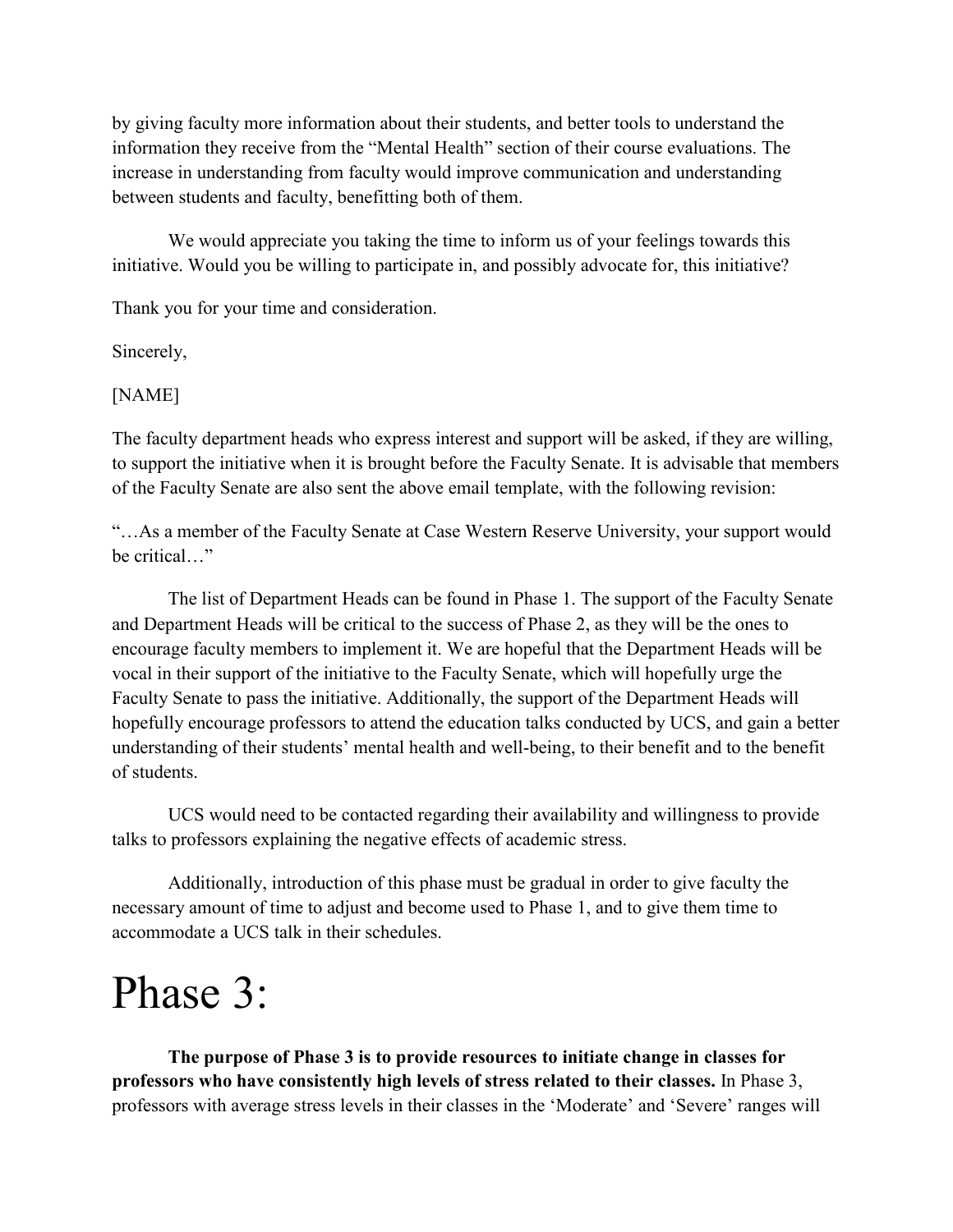be mandated to attend at least one UCS educational talk on the effects of academic stress (see Phase 2) per semester. This will ideally increase their understanding and sympathy for the stress which students experience.

Additionally, **for professors who have an average stress rating in a class in the 'Severe' range, these professors will be mandated to have a meeting with Academic Resources.** Academic Resources may review the Course Evaluations for the class and suggest modifications to the course structure to professors, in order to ease the stress level students experience. **Modifications in course content would not be suggested.** 

We recognize that there is an expected level of academic stress that accompanies attending university. The purpose of this initiative is to improve understanding and communication between students and professors. An increase in understanding and support between faculty and students is necessary for a successful learning environment.

 **Professors who have a 'Moderate' average stress rating in a class will be urged to meet with Academic Resources, however, this meeting would not be mandated.** Academic Resources could be contacted regarding their willingness to participate in providing suggestions in class reforms to professors with 'severe' average stress ratings.

 Phase 3 may operate based upon the previously collected information on the stress levels for individual courses that would have been collected since the implementation of Phase 1. Phase 3, like Phase 2, will need to be implemented with a refractory period between itself and phase prior to it in order to provide professors with adequate time to integrate the information Phases 1 and 2 provide to them. We recommend that this refractory period is two semesters long, allowing faculty to adjust to Phase 2 prior to the implementation of Phase 3. This should also allow for adequate time to resolve any issues that may arise from the implementation of Phase 2, while simultaneously allowing time to adequately plan Phase 3.

**Required Contacts and Collaborations:** Academic Resources, University Counseling Services

#### **Category #2: Community Resources**

**Problem 1:** Mental health services are generally underutilized compared to the reported mental health illness/issues students have. Some students may not have access to (hours/distance), or feel comfortable going to UH&CS (perceived stigma), but we don't really know why students don't go to UH&CS or what they need in order to feel supported.

**Goal 1:** Short-term: Identify the gap between students with mental health needs and current services offered by UH&CS.

#### **Initiatives:**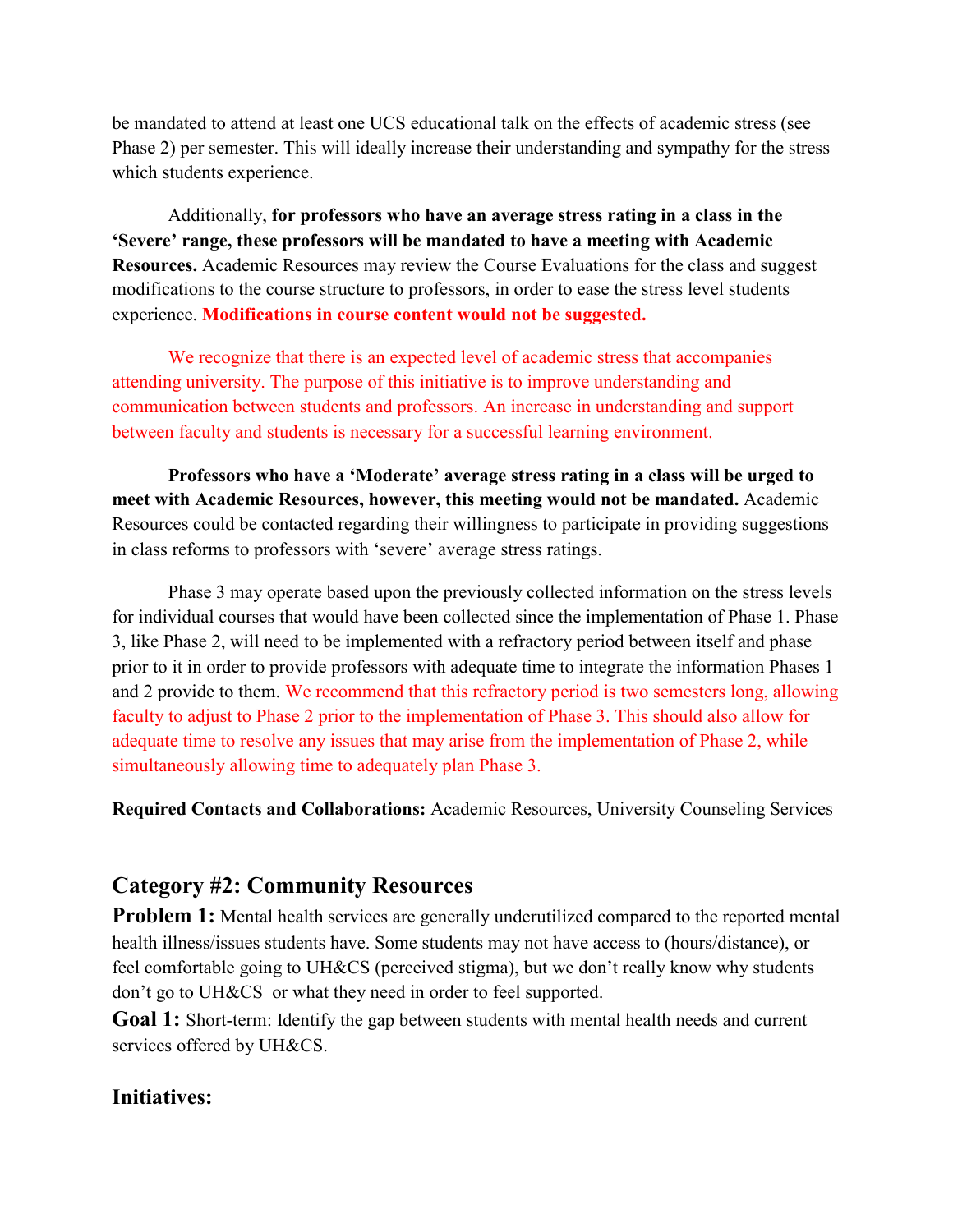- **1. Survey students who use or have used counseling services to find out what is working and not working.**
	- a. Example questions:
		- i. What did they find useful/not useful?
		- ii. If they stopped attending, why?
- **2. Cross reference data that is already collected to help identify gaps**
	- a. Work with UCS to gather data on students who utilize UCS and don't utilize UCS
- **3. Creation of student focus groups involving cohorts to get information that would support each group (undergrads, professional students, graduate students etc.)**
	- a. Use of SEED Sprint grants from provost's office to help students of color specifically regarding accessing services.
	- b. Pilot focus groups comprised of students who have utilized counseling services, vs students who do not use counseling services

**Problem 2:** Some students may not go to UH&C or community resources because of literacy (don't think counseling/therapy works or their issues are "bad enough"), stigma, or don't know what resources are available on/off campus.

**Goal 2.1: Short-term:** Develop a comprehensive list of off-campus resources

- 1. Initial contact Richard Pazol [richard.pazol@case.edu,](mailto:richard.pazol@case.edu) the Director of Counseling
	- a. Advertise that there is someone who can help you find a therapist if you don't know where to start or how to select a therapist
	- a. Survey students who use off-campus resources for therapists they like and why
- 2. Have a centralized database of links/resources for meditations, books or other resources that can be used by individuals for "self-help"
	- a. Calendar that is easily found of various wellness events around campus that are sourced from the various schools/initiatives that are already happening

**Goal 2.2: Long-term:** Creation of student mental health liaisons to increase literacy of mental health issues, what resources are available on and off campus, and decrease stigma. These students would be the link between UHCS and the various student bodies, and/or they would be known by their student cohorts as the "people to go to if you are struggling"

- **1. Identify student clusters to make sure various groups are covered, and determine organization of those groups**
	- a. Broad groups include Undergraduate Students, Graduate Students (SOM and outside SOM), Dental, Law, Nursing, Medical
		- i. Within undergraduates for example, liaisons could be spread across years, schools, majors, departments, dorms, off campus etc.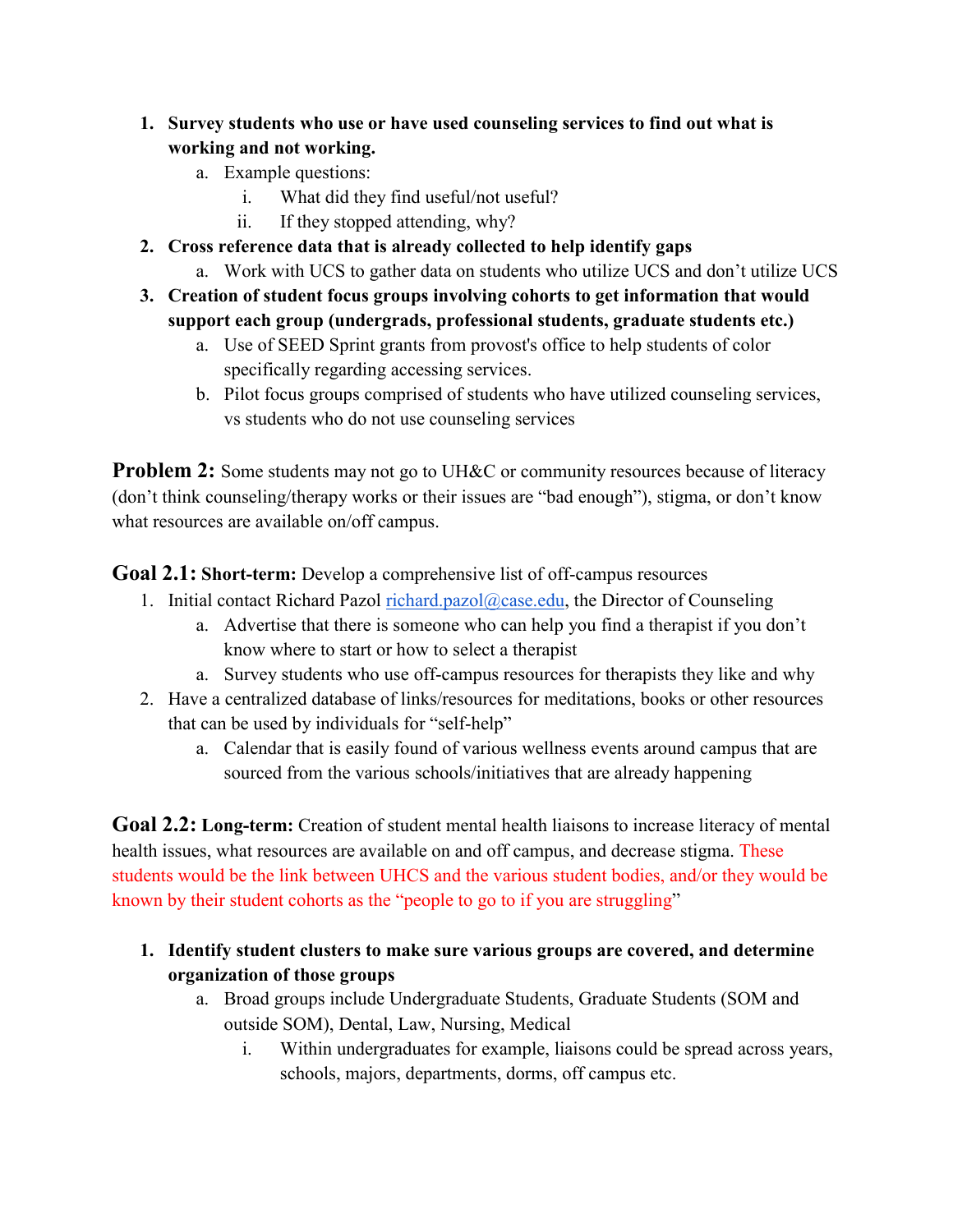- ii. Professional students, along with nursing, dental, medicine and physicians assistant students can each have their own liaisons.
- iii. Formalized program of student mental health liaisons; have students already working with UCS perform this role as well as incoming volunteer students
- b. Utilize existing student networks
	- i. Eg. Medical school has a wellness in medicine track, Graduate Student Council (GSC) has a wellness chair
	- ii. Melissa Borowski has started developing peer helper networks at the undergraduate level
- 2. Creation of a curriculum for use by mental health liaisons
	- a. Presentations for each school should be offered fall and spring semesters not just during orientation one time
	- b. NIH already has one on youtube for biomedical researchers that we may be able to use whole sale including talk about cognitive distortions, and maladaptive behaviors
		- i. <https://www.youtube.com/c/NIHOITE>

#### **Category #3: University Counseling Services**

#### **Problem 1: Seeking professional counseling is**

**intimidating/unfamiliar/confusing/stressful/time-consuming;** students do not feel that UCS is welcoming to students, or do not connect well with their therapists because they feel the provider is not familiar with the unique struggles or stressors that they face.

#### **Goal 1.1: Create and distribute a step-by-step "What to expect at your first counseling session" sheet (short term)**

- Helps students anxious about going to counseling for the first time help know what to expect at the first session
- Include how to make an appointment (what to say on the phone), online survey (different setup due to COVID), what the counselor will ask during the first session, how to approach future sessions
- Work with UDC and USG newsletters to disperse this sheet to the greater student body via email. Work with RHA (RAs) to see if they can email this sheet out to their residents (more likely to read).

#### **Goal 1.2: Collaborate with First Year Experience and Graduate orientation programs to ensure UCS information given to OLs in handbook or graduate orientation guides are comprehensive (short term)**

• Students should be made aware that UCS has staff member(s) specialized in working with marginalized groups such as BIPOC, immigrant, first-gen, etc.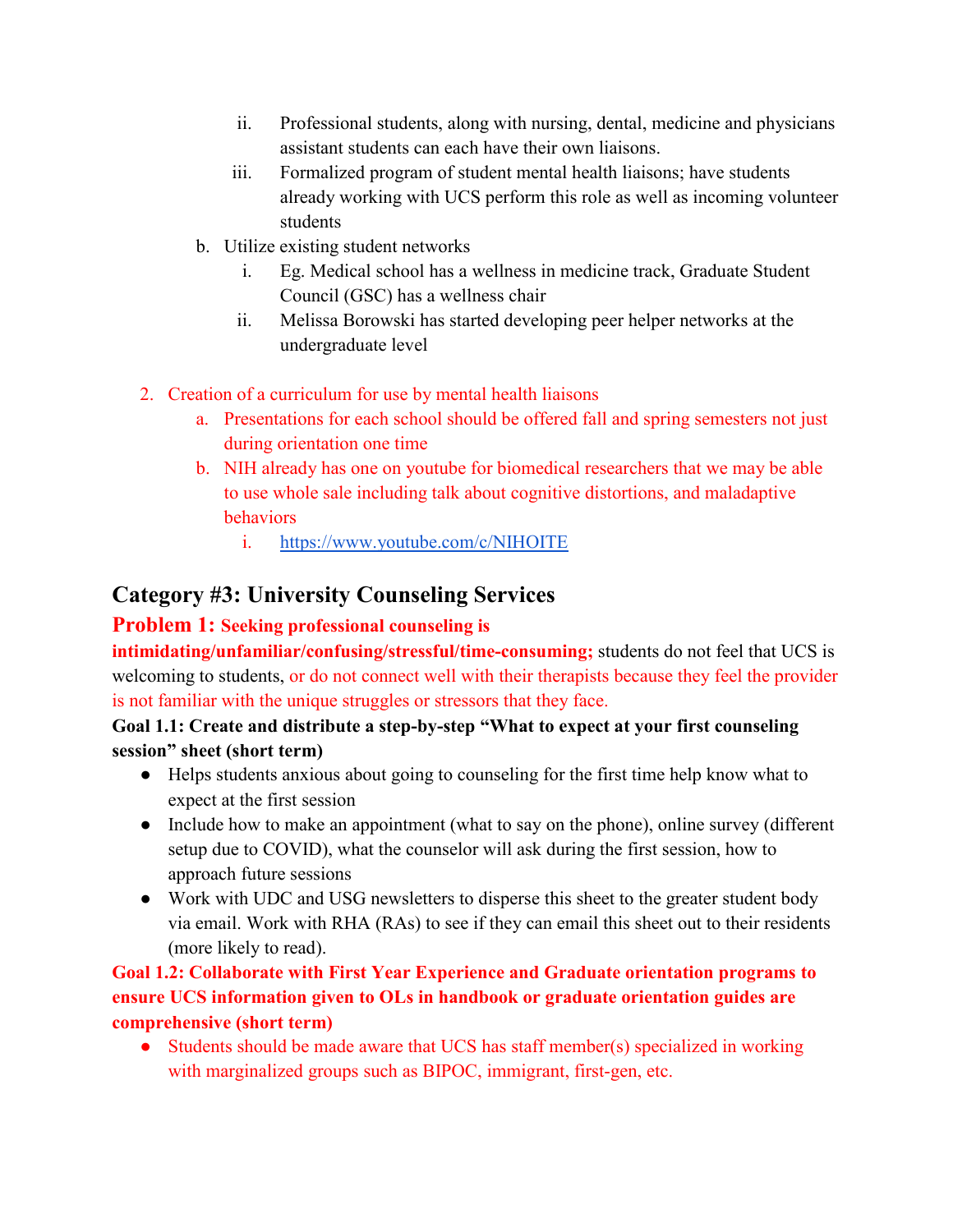• If there is room in the Orientation Schedule, add UCS rotation to schedule (similar to D360, Academic Integrity, etc.)

#### **Goal 1.3: Implement a short feedback survey that students fill out after seeing any therapist at UCS**- (UCS confirmed that this is in process) (Short term)

● In this optional open-ended feedback form, students can give feedback on how they felt the session went, whether any questions remained unanswered, and if they might prefer to see a different therapist in the future. Many times, people are too shy to ask for these in person or admit to their counselor that they want something different, and may therefore cease therapy altogether or remain dissatisfied, but they may give this information in the form of a feedback report such that positive changes can be made for their care.

#### **Goal 1.4: Assign a counselor specifically to graduate students and professional students (long term)**

● A UCS staff member who is at times physically located within the HEC or is otherwise familiar with the program structures of different graduate and professional schools/programs can help ensure that students can connect with a UCS therapist who is understanding of their life situation.

#### **Problem 2: Hours/access at UCS are limited**

#### **Goal 2.1: Free virtual counseling option- CWRU Care (short term) [currently active]**

• Implement a program with night and weekend hours that allows students to see a therapist virtually online

#### **Goal 2.2: Evening and weekend in person counseling hours at UCS (long term) [currently in process]**

- Students who have clinical rotations or other mandatory obligations during weekdays cannot make it to individual appointments or group counseling through the UCS, unless they request time off/absence
- Expand UCS hours to nights or weekends

#### **Problem 3: Students and faculty are not aware of resources already offered Goal 3.1: Periodically distribute resources outlining new and existing resources at UCS to students and faculty (short term)**

- The "Reach Out CWRU" newsletter should be sent among CWRU undergraduate, graduate, and professional program mailing lists. See if this can be mass-emailed similar to UDC, UPB, and USG newsletters.
- Collaborate with USG Newsletter to ensure UCS events are featured weekly.
- Ensure that the UCS multicultural specialist is more widely visible, because many students are not aware that UCS has any staff specialized in working with students with marginalized identities (BIPOC, immigrant, first-gen, etc).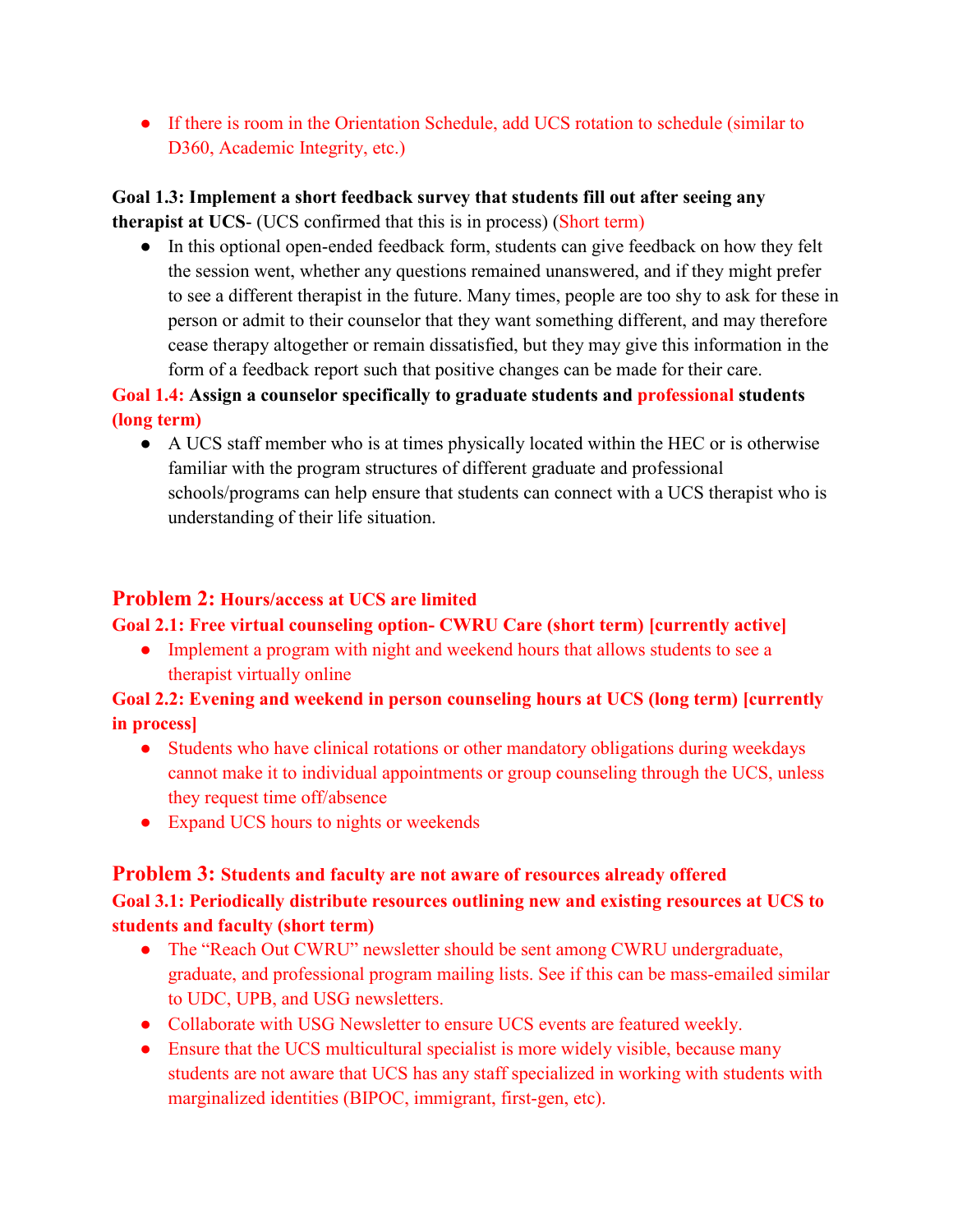# **Category #4: Mental Health Education**

**Problem:** Lack of effective comprehensive mental health education for students, faculty, and staff

**Goal:** Educate students, faculty, and staff regarding mental disorders, and provide students experiencing mental disorder greater recourse when they experience discrimination from faculty and staff.

## **Initiatives:**

- **1. Provide students access to in-person mental health education as part of their First Year Experience and/or entire CWRU experience.**
	- a. Educate students about mental disorders, proper terminology, and treatment options; end the stigma.
	- b. Discover Week Mental Health Education **(Long term).**
		- i. What to do if a peer tells you they're considering suicide/harming themselves/other concerning topic. Who to call and how to respond in the moment before professional help arrives.
		- ii. Contact First Year Experience: Kathy Petras, **[kathy](mailto:kathy.petras@case.edu)**[.](mailto:kathy.petras@case.edu)**[petras](mailto:kathy.petras@case.edu)**[@case.edu,](mailto:kathy.petras@case.edu) Associate Director and Director of Orientation, Office of First-Year Experience and Family Programs
		- iii. Social media campaign to educate students about mental health related stigmas. This could be done through social media accounts in an information campaign to expose the student body to information. Have a few days or a week dedicated to providing information and addressing misconceptions about illnesses (**Short term).**
	- c. Include Mental Health education in the proposed "First Year Experience" course (brought up during executive meetings due to the issue that the Discover Week schedule is already so packed)
	- d. Invite speakers to address various topics regarding mental health, wellness, and mental health education **(Long term)**
		- i. Speakers can talk about their own experiences with mental illness, address stigmas, etc
	- e. Teach students how to talk about mental illness in a supportive way such that students feel more comfortable communicating about their struggles to their peers and that students feel more comfortable talking to peers that may share their struggles with them **(Long term)**.
	- f. Break up this information over several days to present information in manageable portions. Start with general information and move into more sensitive topics towards the end of orientation. This way, students have less information to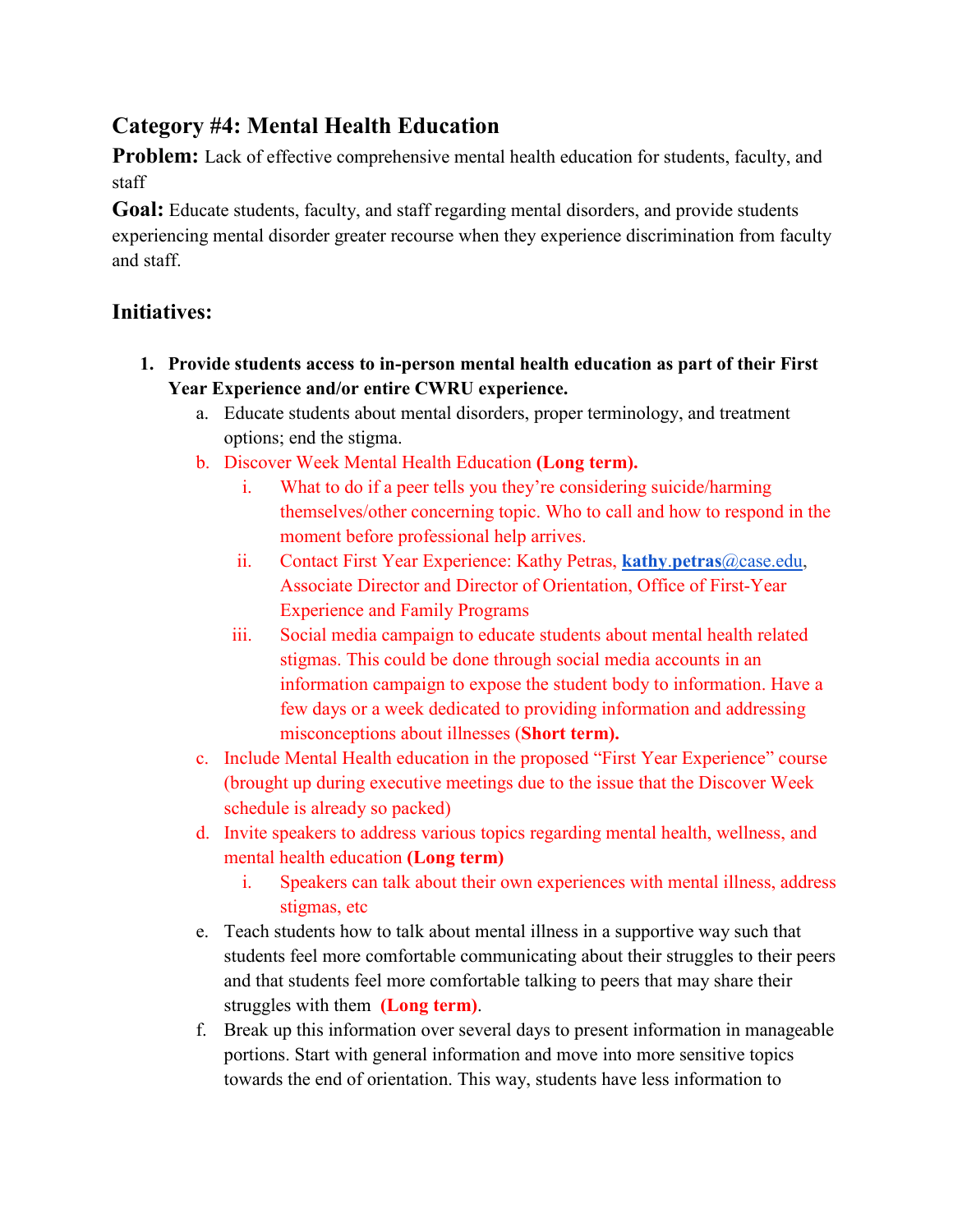process. Visiting this topic several times throughout orientation emphasizes the importance of being knowledgeable about mental health and mental illness

#### 2. **Additional Initiatives**

- a. Institute Healthy Minds survey (IN PROGRESS)
- b. Host sessions throughout the semester (e.g. once per month) teaching more aspects of mental health, possibly around stressful times like before exam week, midterm week, before holidays, etc. These sessions can be more creative rather than just being informational such as creating safe spaces for mental health discussion, "rage" rooms, sitting in a meditation room to reflect on one's life, etc. Retaining information requires a lot more than just reading words on a screen, and fostering mental imagery can be the enticing catalyst to achieve this goal.

#### **Initiatives:**

**1.** Discover Week Training for peer-to-peer acute mental health management (what to do until help arrives)

**2.** Educating faculty and staff about mental illnesses; end the stigma

-Credible sources (primary, research papers, etc.)

-Incorporate into faculty meetings

**3.** Initiate/expand disability services accommodations for students experiencing mental disorder.

**4.** Include Mental Health Training in the wider proposed "First Year Experience Course"

# **Expanded Initiatives:**

**Goal: educate students, faculty, and staff regarding mental disorders, and provide students experiencing mental disorder greater recourse when they experience discrimination from faculty and staff.**

**1. Provide mandatory mental health education to faculty and staff.**

- a. Create a mental health module that will be presented in faculty meetings and make this **mandatory**.
- b. Mental health education will consist of the various groups of mental disorders, proper terminology, proper/destigmatizing ways to work with students experiencing mental illness, and crisis intervention techniques.
- c. Cite research articles regarding mental health; include concise facts to clear any stigma.
- **2. Provide students access to in-person mental health education as part of their First Year Experience and/or entire CWRU experience.**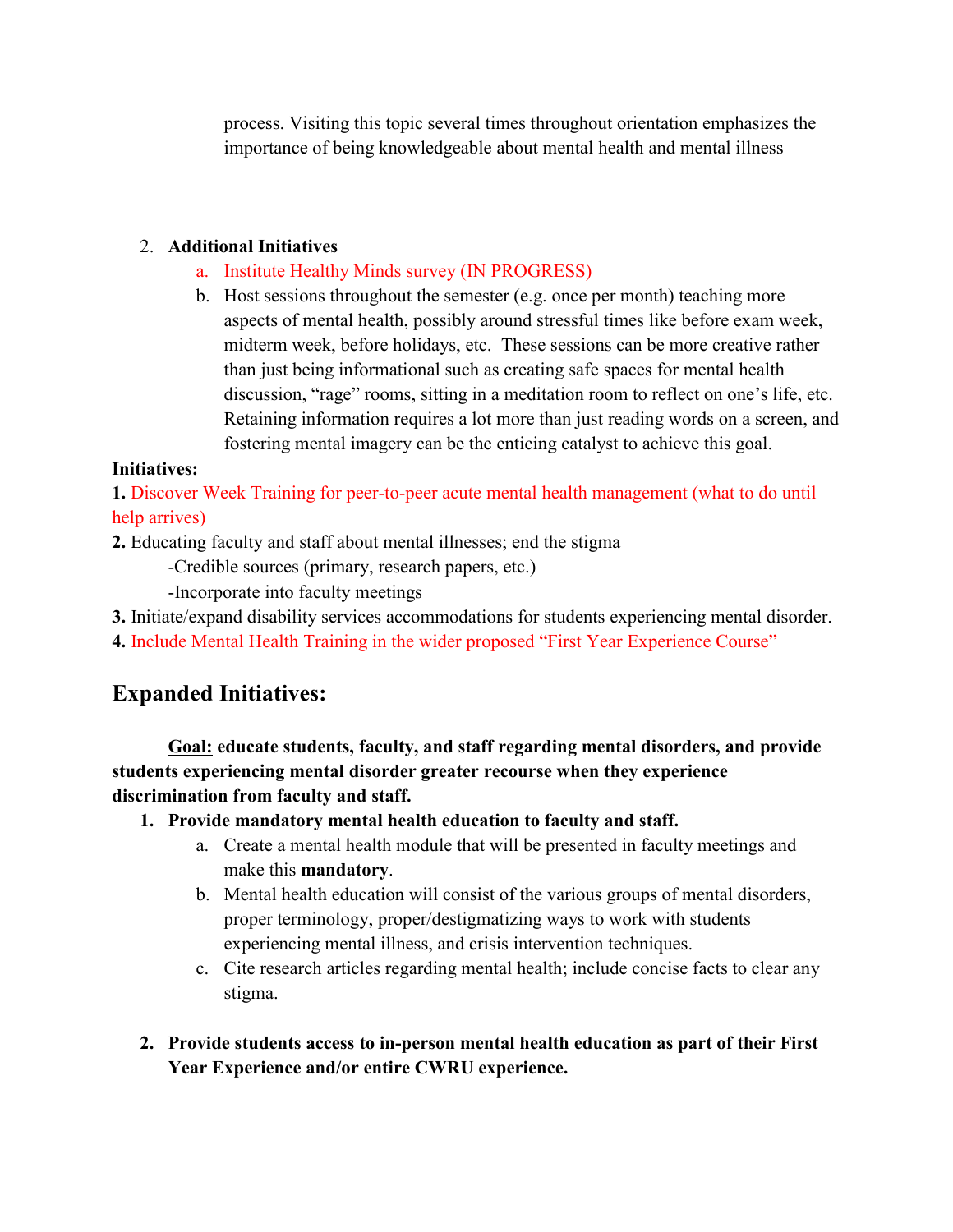- a. Educate students about mental disorders, proper terminology, and treatment options; end the stigma. Make this **mandatory**.
- b. To maintain retention of mental health education and prevent information overload during the first week of orientation, we will briefly introduce core aspects of mental health and plan future sessions throughout the semester.
	- i. Brief overview of types of mental illnesses students may encounter either personally or with peers. **Note: in a study performed to analyze prevalence of mental illness in college students it was found that approximately 50% of students sampled met the DSM-IV diagnostic criteria for at least one psychiatric disorder. Conditions with high prevalence were limited to but do not include substance addition, anxiety disorders, mood disorders, and personality disorders (Blanco et. al). We believe that it is important that students are exposed to and aware of these conditions as some conditions such as schizophrenia, bipolar disorder, and many personality disorders may not emerge until one is of the college age.**

**Blanco, Carlos et al. "Mental health of college students and their non-collegeattending peers: results from the National Epidemiologic Study on Alcohol and Related Conditions." Archives of general psychiatry vol. 65,12 (2008): 1429-37. doi:10.1001/archpsyc.65.12.1429**

#### **https://www.ncbi.nlm.nih.gov/pmc/articles/PMC2734947/**

- ii. Types of illnesses to be covered: depression, anxiety, ADHD, eating disorders, substance abuse disorders, mood disorders, personality disorders, psychotic disorders (schizophrenia and related illnesses)
	- 1. Students should be informed about how to identify these conditions in themselves and in others through an understanding of symptoms.
	- 2. Make sure to inform students of the age at which conditions may start to present. This is especially important because many students may develop psychiatric disorders during their time in college. Students should understand this risk and how to identify declines in their mental health in different ways.
	- 3. Students should be aware of resources available to them both from CWRU and the community.
	- 4. Be careful about PTSD and potentially triggering topics. Discussing PTSD may be triggering for students, discussion about PTSD should be carefully constructed ahead of time to focus on how to get help through on and off campus resources. **It is**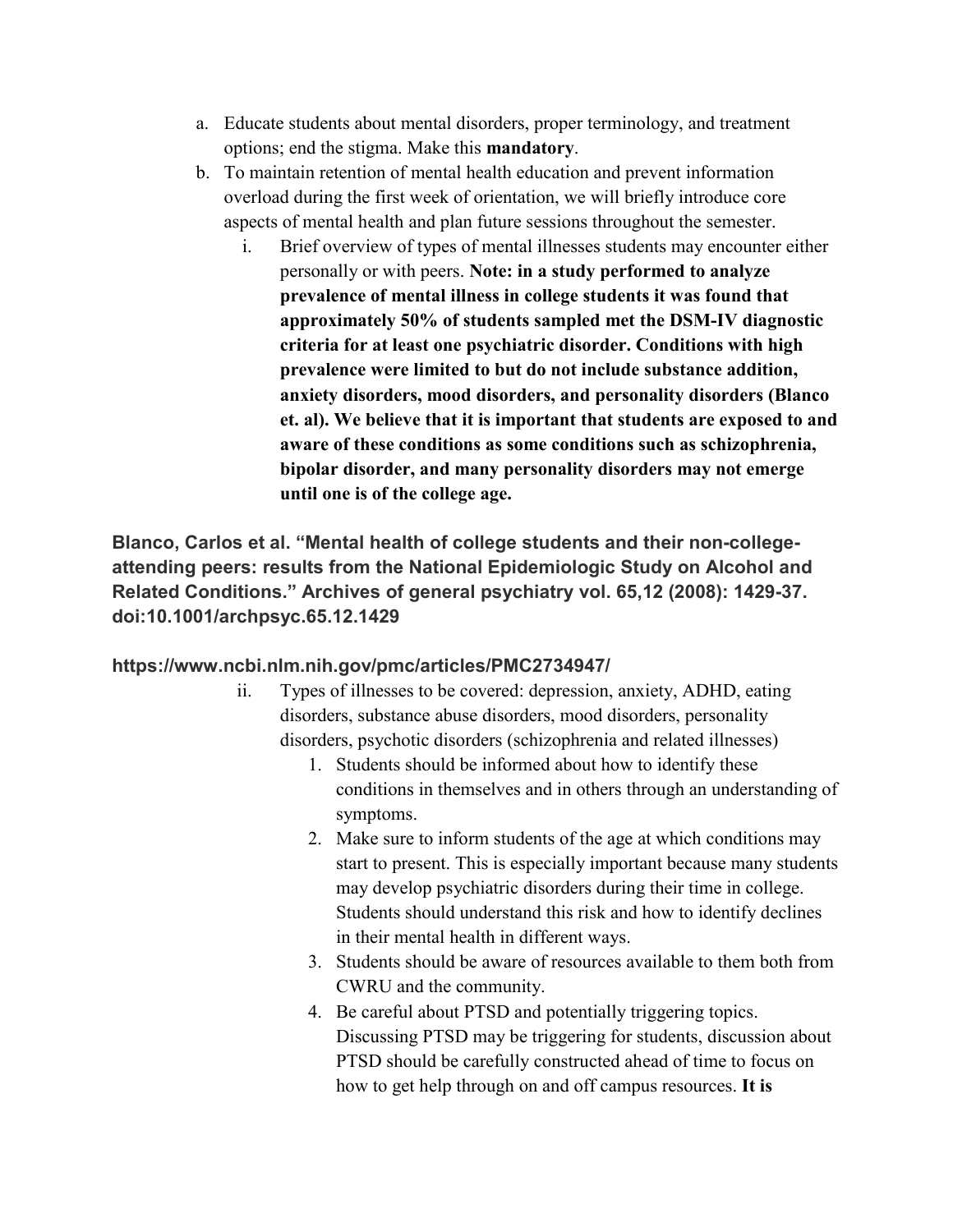**incredibly important that students know resources for PTSD exist and know where to find them. PTSD is a debilitating condition which requires professional treatment to manage and cannot be treated alone or with the aid of friends; it is of the utmost importance students know how to get help.**

- iii. Address common misconceptions regarding mental illnesses.
	- 1. Discussions should tackle the common misconceptions regarding mental health including perceived notions that one is lazy or unmotivated.
	- 2. Emphasize that mental illnesses are not the fault of the student or any patient.
	- 3. Emphasize that erratic and hurtful behavior that stem from mental illness are symptoms of an illness. These behaviors do not reflect that someone is an innately bad human being. Rather these behaviors reflect that someone is suffering from an untreated condition and needs help.
	- 4. Emphasize that mental illnesses are real and not in one's head. Just because one does not see the illness doesn't mean that it isn't present. Students should be discouraged from making assumptions or judgements about a person's diagnosis.
	- 5. Make sure to especially address schizophrenia and related conditions. Psychotic conditions are some of the most stigmatized mental illnesses and students should be educated as to why commonly perceived notions about those illnesses are incorrect.
- iv. Teach students how to talk about mental illness in a supportive way such that students feel more comfortable communicating about their struggles to their peers and that students feel more comfortable talking to peers that may share their struggles with them.
	- 1. Teach students ways to respond when a friend approaches them about their mental health (i.e. teaching students how to reaffirm their friendship and offer support)
	- 2. Teach students how to recognize when a friend may be going through a difficult time and how to approach a friend to see if they are doing okay
	- 3. Teach students what to do if there are signs that a friend or peer needs professional help or immediate help in the case there are signs someone may harm themselves
	- 4. Inform students what NOT to say and how to avoid making comments that can be unintentionally misconstrued as hurtful (i.e.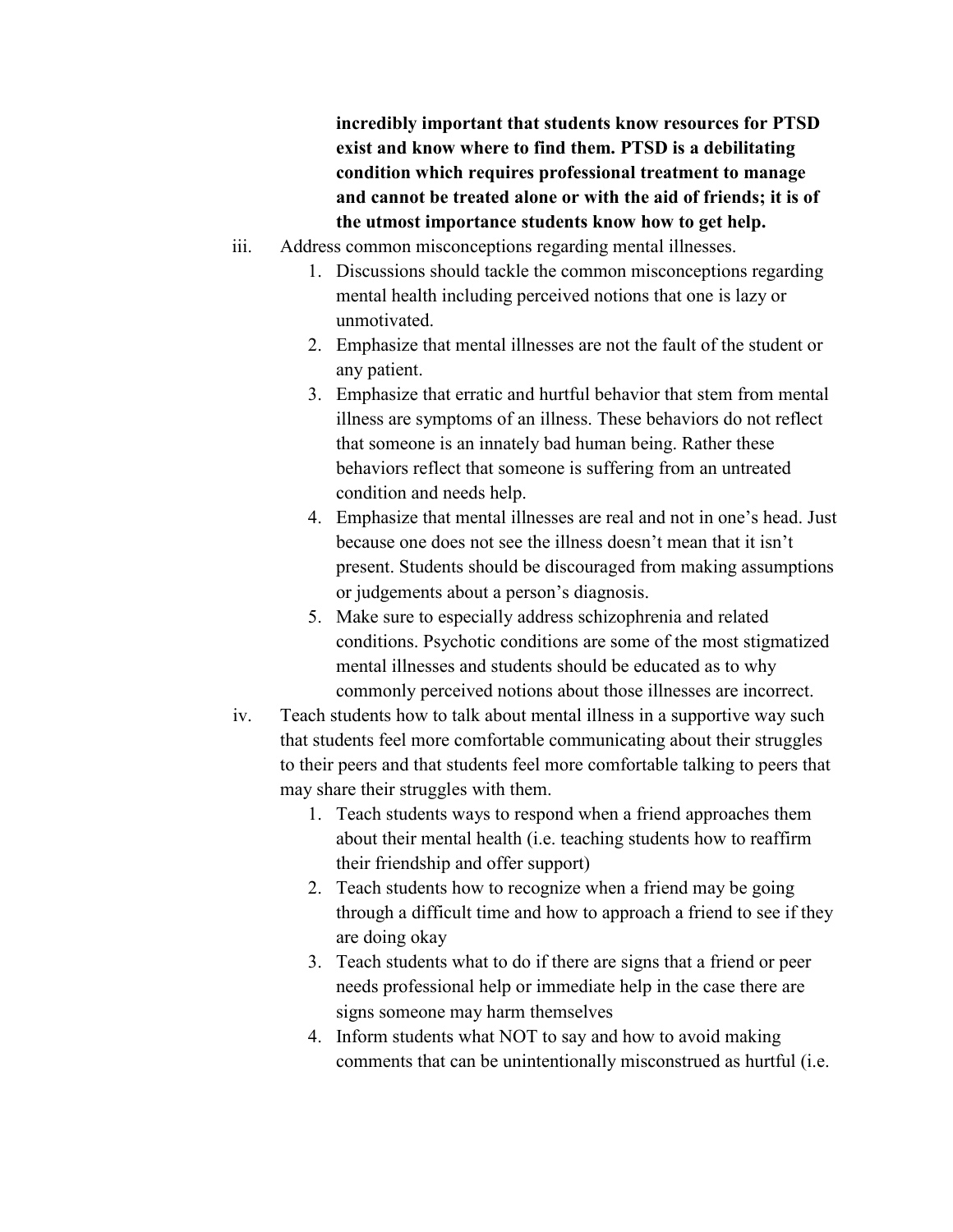students should know that telling someone "it's all in your head" can be very hurtful).

- **v. This information can be delivered in a variety of ways including informative social media campaigns, engaging discussions with orientation leaders during discover week, and through guest speakers**
- vi. Sample timeline for proposed "Discover Week Course" for First Year Students:
	- 1. Day 1: Information about mental health, wellness (20 minutes). Teach students how to take care of their physical and mental health and campus resources that are available to students. Encourage students to share what they do to take care of their mental/physical health and have orientation leaders share their own strategies. Goal: inform students what resources are available to them and how to access them.
	- 2. Day 2: Information about anxiety and stress management  $(20)$ minutes). First talk about stress including common stressors in a college environment. Transition to talking about anxiety referring to the aforementioned layout on how the topic should be presented. Students should know what anxiety is and how to identify it. Inform students about ways they can manage their stress and anxiety.
	- 3. Day 3: Information about burnout and depression (30 minutes, **priority**). Teach students what burnout is and how to identify it. Students should be able to identify what burnout can feel like and how to cope. Personal examples from OLs about how they have coped with burnout may supplement discussion. Transition to discussion on depression including what depression feels like and what it looks like in others. Use this to break stigmas about depression. Example: when talking about how depression can make one feel fatigued and want to stay in bed, make it a point of emphasis to state that this is due to physical and mental exhaustion, not because of laziness or lack of effort.
	- 4. Day 4: How to reach out about mental health and how to support your friends (30-45 minutes, **priority**). Orientation leaders (who will have been trained for this) will teach students how to approach a trusted friend or trusted staff member about their mental health. The idea is to help students feel comfortable as to how to approach their friends to talk about their mental state of being which can be a daunting task. Also talk about how to react when someone shares information with you about their mental health or a possible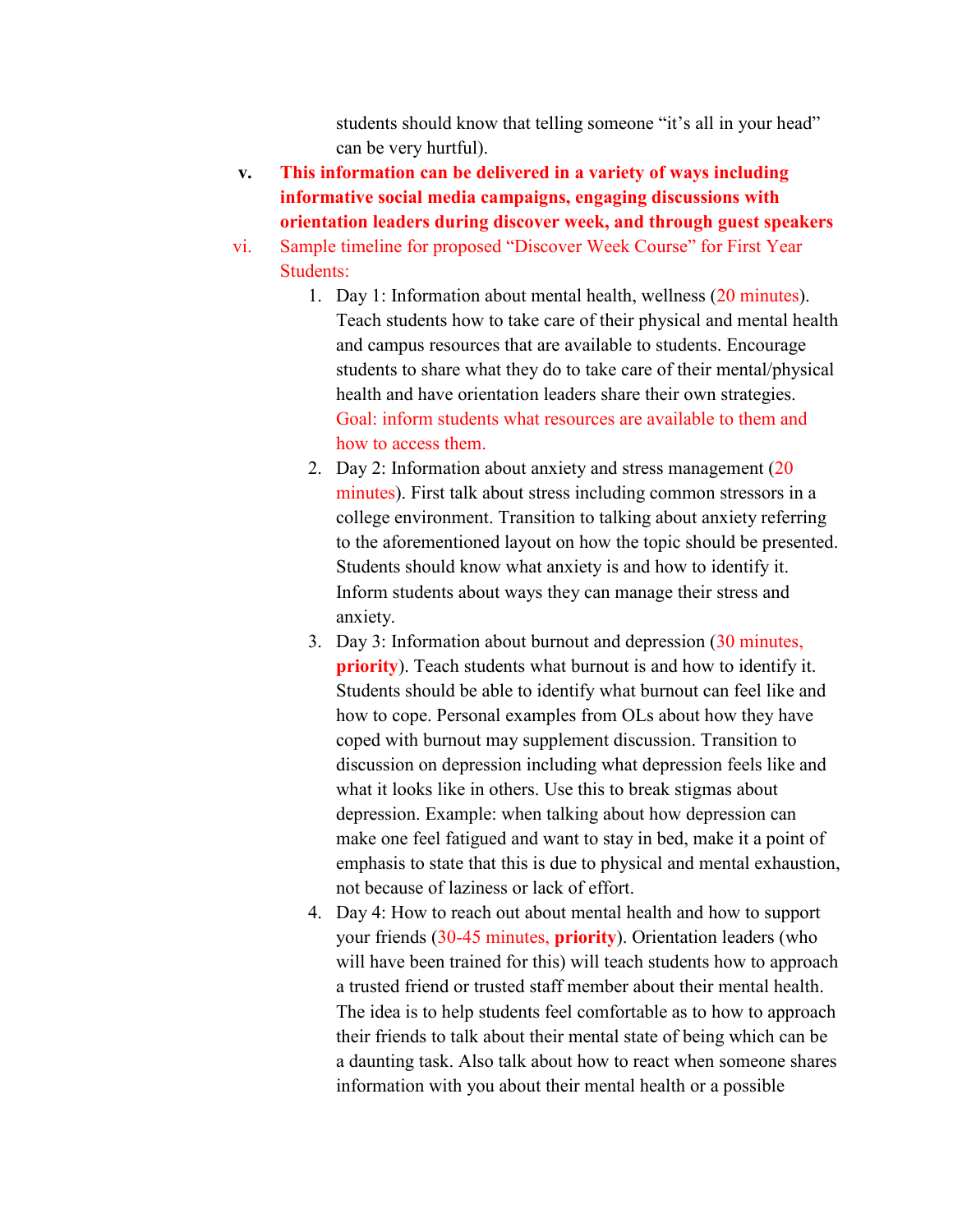diagnosis. Emphasize that students should try to be as affirming and supportive as possible without making any assumptions about their friend. Further emphasize that it is not the student's job to tell a friend what they have or don't have. In more serious situations, teach students how to encourage someone to get help or how to act in the situation that someone is intending to harm themselves.

5. Day 5: What to do if a peer tells you they're considering suicide/harming themselves/other concerning topic. Who to call and how to respond in the moment before professional help arrives.

#### *Study:*

- 1. Study that supports mental health education for first year college students [https://www.google.com/url?q=https://files.eric.ed.gov/fulltext/EJ1](https://www.google.com/url?q=https://files.eric.ed.gov/fulltext/EJ1146574.pdf&sa=D&source=editors&ust=1616179625894000&usg=AOvVaw3w3ZNdcQwBf4XWywRwrX8I) [146574.pdf&sa=D&source=editors&ust=1616179625894000&usg](https://www.google.com/url?q=https://files.eric.ed.gov/fulltext/EJ1146574.pdf&sa=D&source=editors&ust=1616179625894000&usg=AOvVaw3w3ZNdcQwBf4XWywRwrX8I) [=AOvVaw3w3ZNdcQwBf4XWywRwrX8I](https://www.google.com/url?q=https://files.eric.ed.gov/fulltext/EJ1146574.pdf&sa=D&source=editors&ust=1616179625894000&usg=AOvVaw3w3ZNdcQwBf4XWywRwrX8I)
- c. Students fill out a mental health survey to test basic competencies about mental health and to ask what they would like to learn in terms of mental health education; set up future sessions based on this survey.
	- i. This will be done through the healthy minds survey which is currently in progress.
- d. Social media information campaigns: To increase awareness about less talked about more stigmatized mental illnesses the university or university associated student organizations (USG, HWC, etc.) could potentially use social media as an education tool. The goal is to address and disprove stigma surrounding mental illnesses that are less talked about due to discomfort or lack of knowledge. This would be a long term project. Information in posts would be short and easy to read and could contain graphics and videos.
	- i. The university could use social media accounts to do awareness weeks where a mental illness or class of mental illnesses is discussed throughout the week in the context of misconceptions and stigmas
	- ii. During each awareness week, the could be presented as a biological condition using simple science and easy to understand terminology (this is meant to emphasize that this is a real condition with, not something made up by the patient)
	- iii. Throughout the week, the accounts can address misconceptions specific to the condition/group of conditions and why those misconceptions are false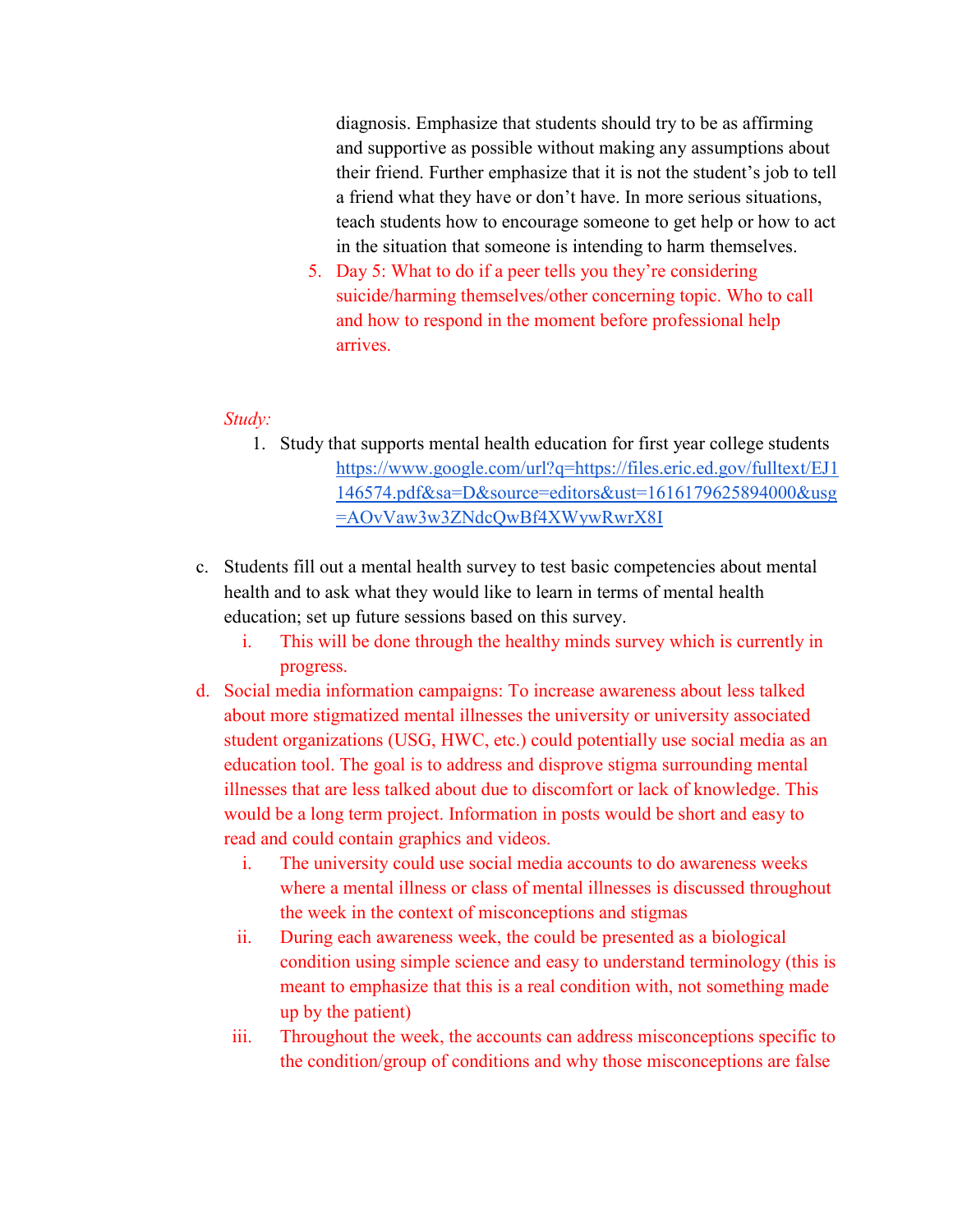- iv. Emphasize that students with mental illnesses are just like any other students and deserve to be treated the same. Show how those affected by the condition can still live a normal life. YOU ARE NOT YOUR MENTAL ILLNESS.
- v. Accounts can also provide resources that the university offers to help students who are battling those conditions. It is essential that those students know that CWRU wants to support them in whatever capacity they can.
- vi. Also provide information regarding communities or support groups that can help students outside of UHCS along with credible resources where students can learn more.
- vii. Use social media platforms to address the following: Eating disorders, substance abuse disorders (quite common on college campuses), mood disorders (bipolar disorder type 1, bipolar disorder type 2), personality disorders, schizophrenia and other psychotic disorders
	- 1. Encourage students to request specific conditions they want to see talked about, can be done using an anonymous google form advertised by the account sharing the information.
- viii. Also provide students with information on how to get support regarding PTSD and trauma both from CWRU and the community.
- e. Host sessions throughout the semester (e.g. once per month) teaching more aspects of mental health, possibly around stressful times like before exam week, midterm week, before holidays, etc. These sessions can be more creative rather than just being informational such as creating safe spaces for mental health discussion, "rage" rooms, lying down in a coffin to reflect on one's life, etc. Retaining information requires a lot more than just reading words on a screen, and fostering mental imagery can be the enticing catalyst to achieve this goal.
	- i. Potentially partner with student organizations including the greek life office, USG, COC, RHA, Health and Wellness Council (HWC), and others.
	- ii. Incorporate regular speaker events and mental health forums addressing various topics regarding mental health
		- 1. Bring in speakers who can talk about their own experiences with mental illness or others who specialize in talking about mental health with college students
		- 2. Host interactive workshops (can be mediated by speakers) to actively involve students in discussions

### **Category #5: Mental Health Support**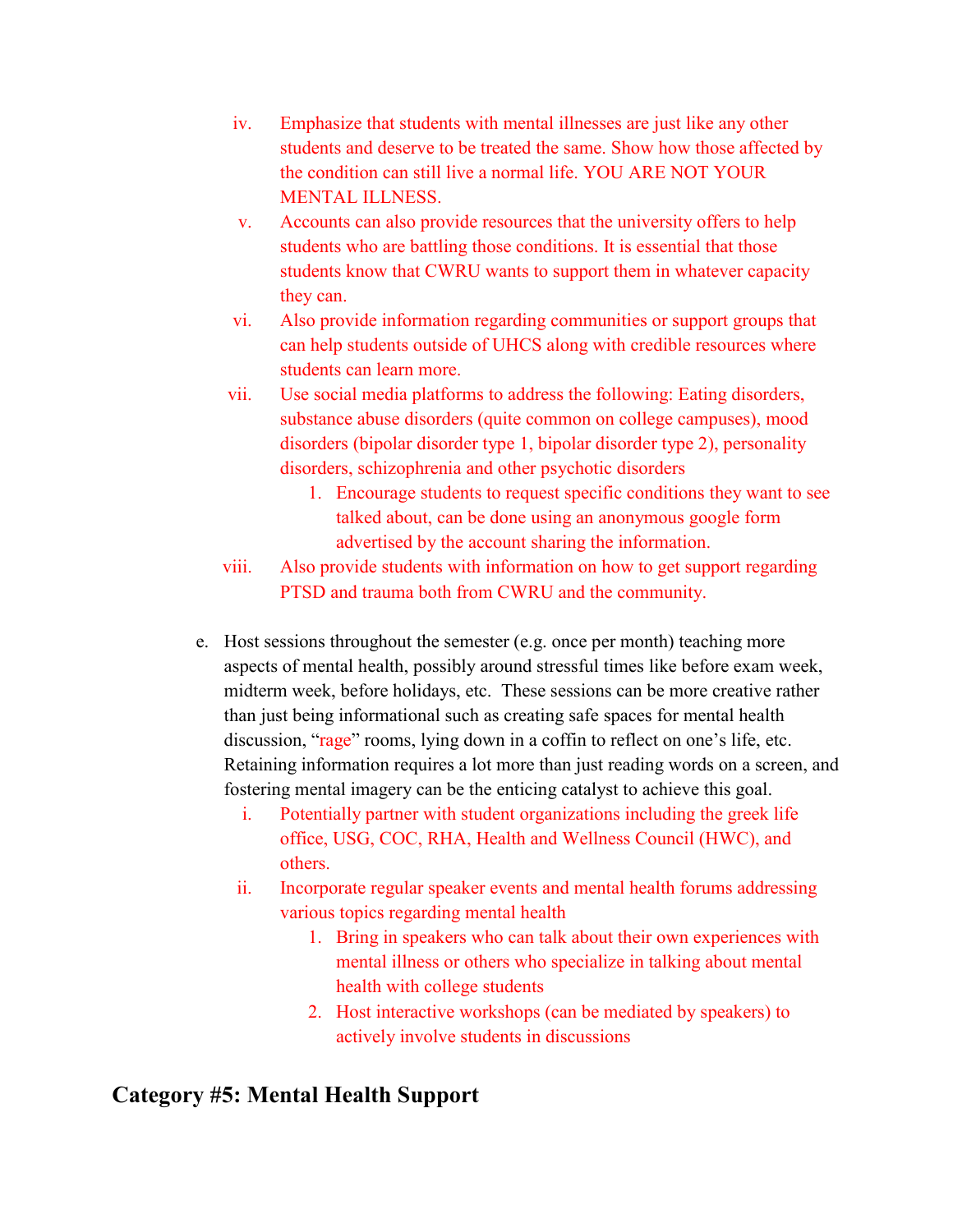**Problem:** Difficult to navigate CWRU support system to get help

**Goal:** Simplify the process of getting help to make students aware of what is available

#### **Initiatives:**

- **1.** Working with Navigators, **promote and enhance existing Peer Support Groups that focus on preventative measures that alleviate moderate levels of stress that can result in mental health crises**
	- a. Peer support group for the average student who has daily stress from classes and/or COVID-19 isolation
		- i. NAMI (National Alliance on Mental Illness) offers training
	- b. Group leader provides activities to meet new people as well as discuss daily stresses and coping strategies
		- i. Provides information about mental health and counseling services that CWRU provides
			- 1. Ex: Practice mindfulness and acceptance
	- c. This could be run by upperclassmen or graduate students who would report to a faculty member or licensed counselor
	- d. Social work students as a part of their clinicals; field placement. Contact is Angela Whidden
	- e. The peer groups will most likely need to be notified about confidentiality but medical record will not be utilized in these groups
	- f. Posters dedicated to increasing awareness of mental health could mirror the Sexual Misconduct posters in each CWRU campus bathroom (emphasis on commonly misunderstood disorders like OCD)

#### **2. Promotion and awareness about local, affordable services that cater to students with chronic mental health concerns**

- a. Advertise the link with resources: [https://case.edu/studentlife/healthcounseling/counseling-services/mental-health](https://case.edu/studentlife/healthcounseling/counseling-services/mental-health-resources-students-outside-ohio)[resources-students-outside-ohio](https://case.edu/studentlife/healthcounseling/counseling-services/mental-health-resources-students-outside-ohio)
- b. Make the University Health & Counseling Services Website more user-friendly i. More easily understandable graphics and less paragraphs of text
- **3. Creation of a Mindfulness space for undergraduate students to utilize**

\*Collaboration with Disabilities Committee

- a. The room would contain calming activities (coloring books, guided meditation, etc.), couches, and bean bag chairs so that students can stop by and relax between classes/commitments
	- i. Can be modeled after a similar space in the Mandel School of Applied Social Sciences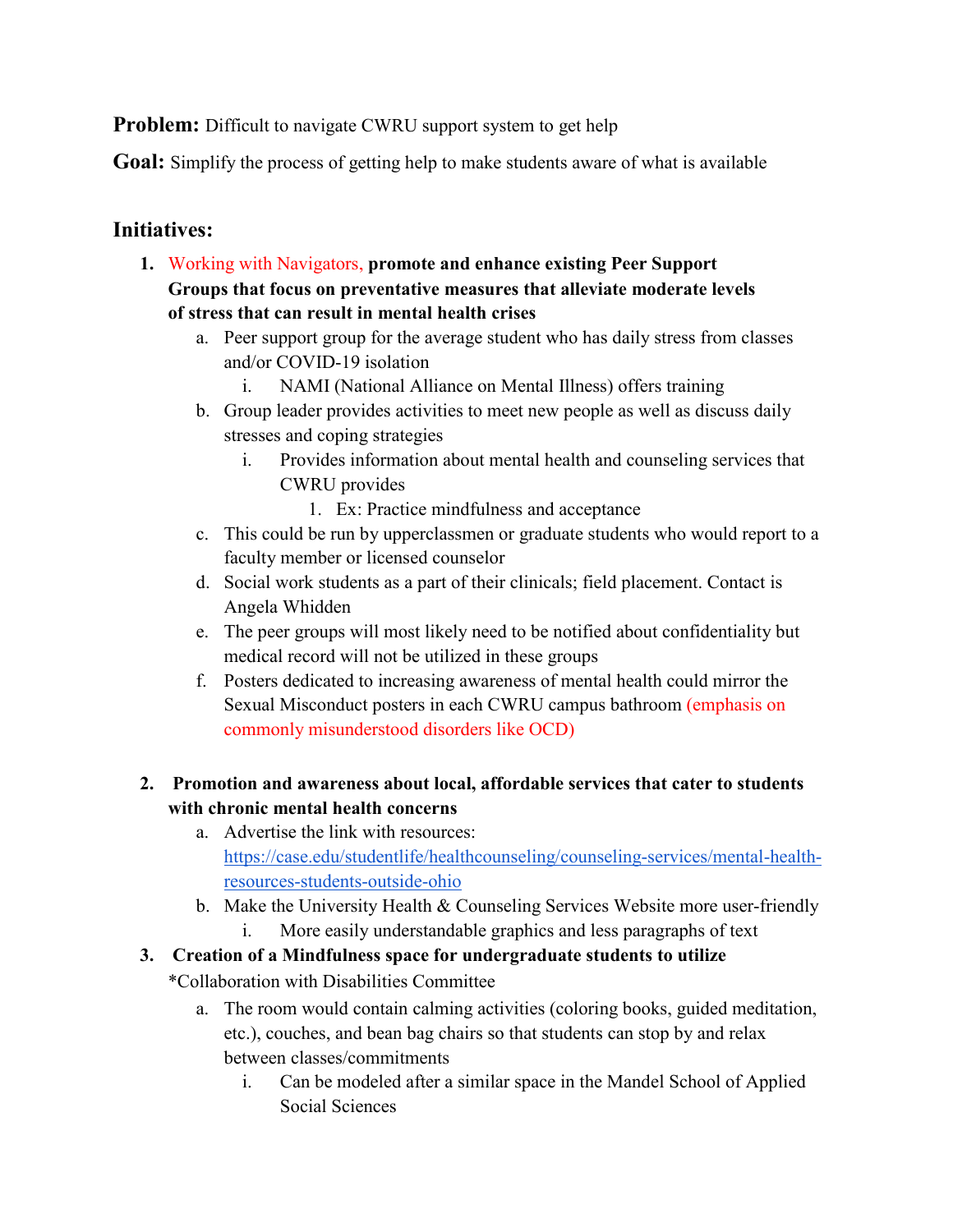ii. Ex: Center for Mindfulness & Wellbeing<https://www.uwsuper.edu/mindfulness/index.cfm>

#### **4. Creation of an on-campus student support telephone line**

- a. Purpose- to support those on CWRU campus struggling with their mental health regardless of what the cause may be (mental illness, stress, etc.) and ensure that CWRU students feel as though they have a caring, non-judgemental,accepting community that understands their struggles.
	- i. Responders
		- 1. Would be extensively trained student volunteers
			- a. The hours spent working at the helpline would count toward any volunteer/service hours they may need
			- b. Training would be similar to that of CWRU EMS
				- i. A semester long commitment to learning the material outlined in training and regular checks to ensure understanding/application of the material before being able to take an actual call
		- 2. Training would include:
			- a. Staying calm during a crisis
			- b. Active listening & Empathy training
			- c. Recognition of symptoms of common mental illnesses
				- i. Ex: feeling unworthy (depression), rumination (anxiety)
			- d. Basic practices that can help alleviate stressors/symptoms
				- i. Ex: Mindfulness strategies, self-coping statements
			- e. Screening questions (if the situation requires it)
				- i. Suicide/homicide/self-harm
				- ii. Domestic Violence
				- iii. \*This includes making sure responders are aware of how to know when to connect someone with another higher level of care vs.being a listening ear
			- f. Connection with resources available in the area
				- i. CRCC 24/7 Hotline
				- ii. CWRU 24/7 On Call Counselors
			- g. Recognition of burnout or feeling traumatized from other people's experiences as well as strategies to avoid and/or healthily cope if necessary
		- 3. Responders would report to a supervisor
			- a. Trained faculty member/advisor experienced with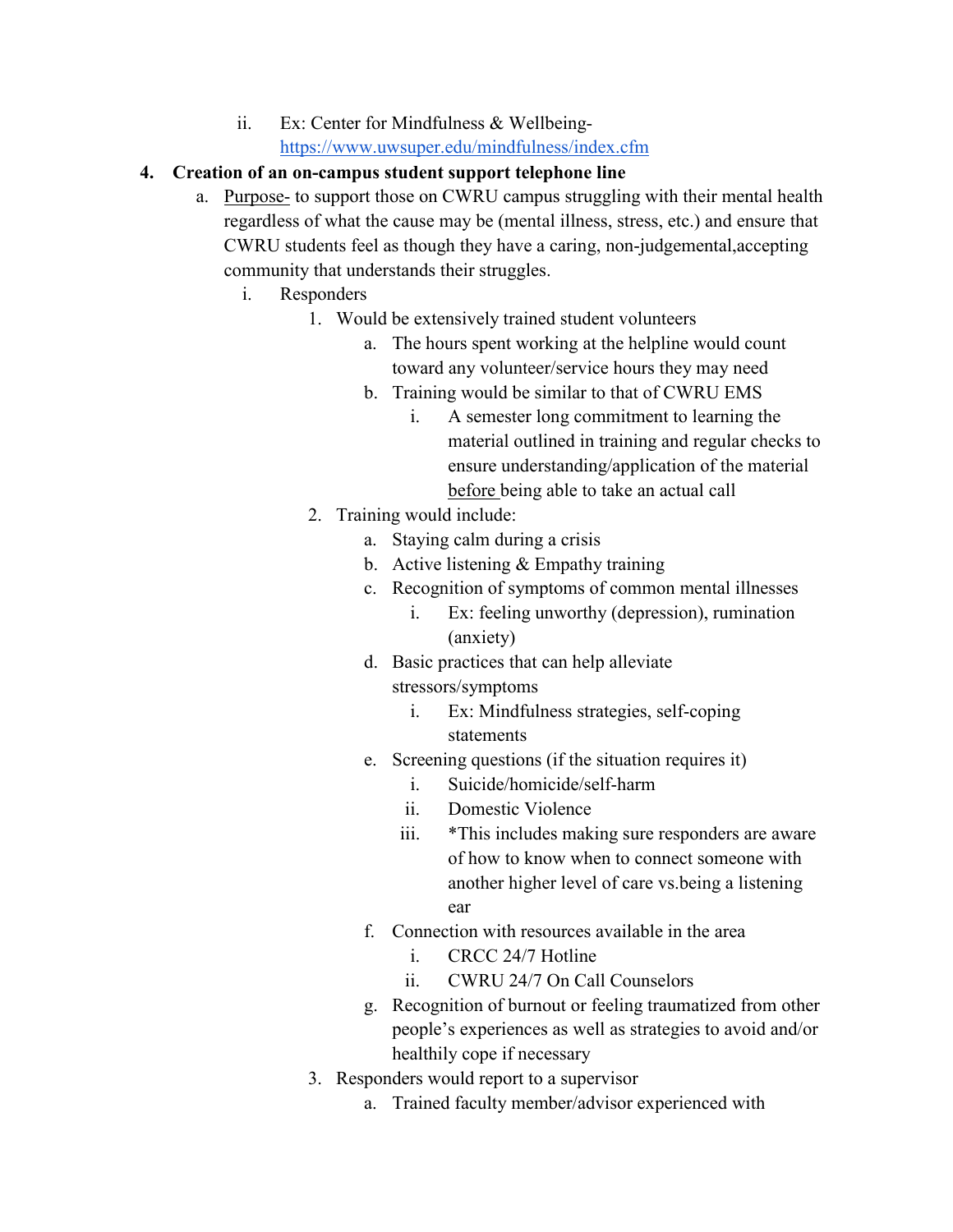telephone helplines how to deal with potential crisis situations/de-escalation tactics or a graduate student

- i. With a graduate student as an advisor, the work with the helpline could count toward their field experience/practicum requirements
	- 1. Psychology or social work program
- 4. Each shift for volunteers would be no more than 6 hours and the helpline hours would be during time where most mental crises occur (in the evenings/on the weekends).
- 5. After each call, a mandatory debrief with at least one other responder and a supervisor would be called. That would also serve as a quick check-in with the responder and their own mental health.

#### ii. Call

- 1. Would include a 30-60 second description of the telephone line
	- a. Outline that the telephone line is a HelpLine (not a Crisis line) and that it provides support rather than clinical expertise
		- i. Include a sentence on verbal informed consent and confidentiality
		- ii. Also inform caller that responders will inform emergency services if harm to themselves or others is expressed/implied
- 2. After the standardized message, the caller would be connected to the responder, verbal informed consent would be ascertained clearly and the caller would be able to talk freely
	- a. Responders would have brief notes for each call including
		- i. If informed consent was given, who the caller was (can just be the phone number), how long the call was, the location (if the caller's situation requires it), the responder that talked with the caller, 2-3 sentences about what was discussed during the call and if a follow-up is necessary/if information about resources on campus was requested & given
			- 1. This information would be stored in a secure database
				- a. Ex: RedCap, Filemaker Pro, Evolve, five9
- 3. The call would ideally be taken on official and dedicated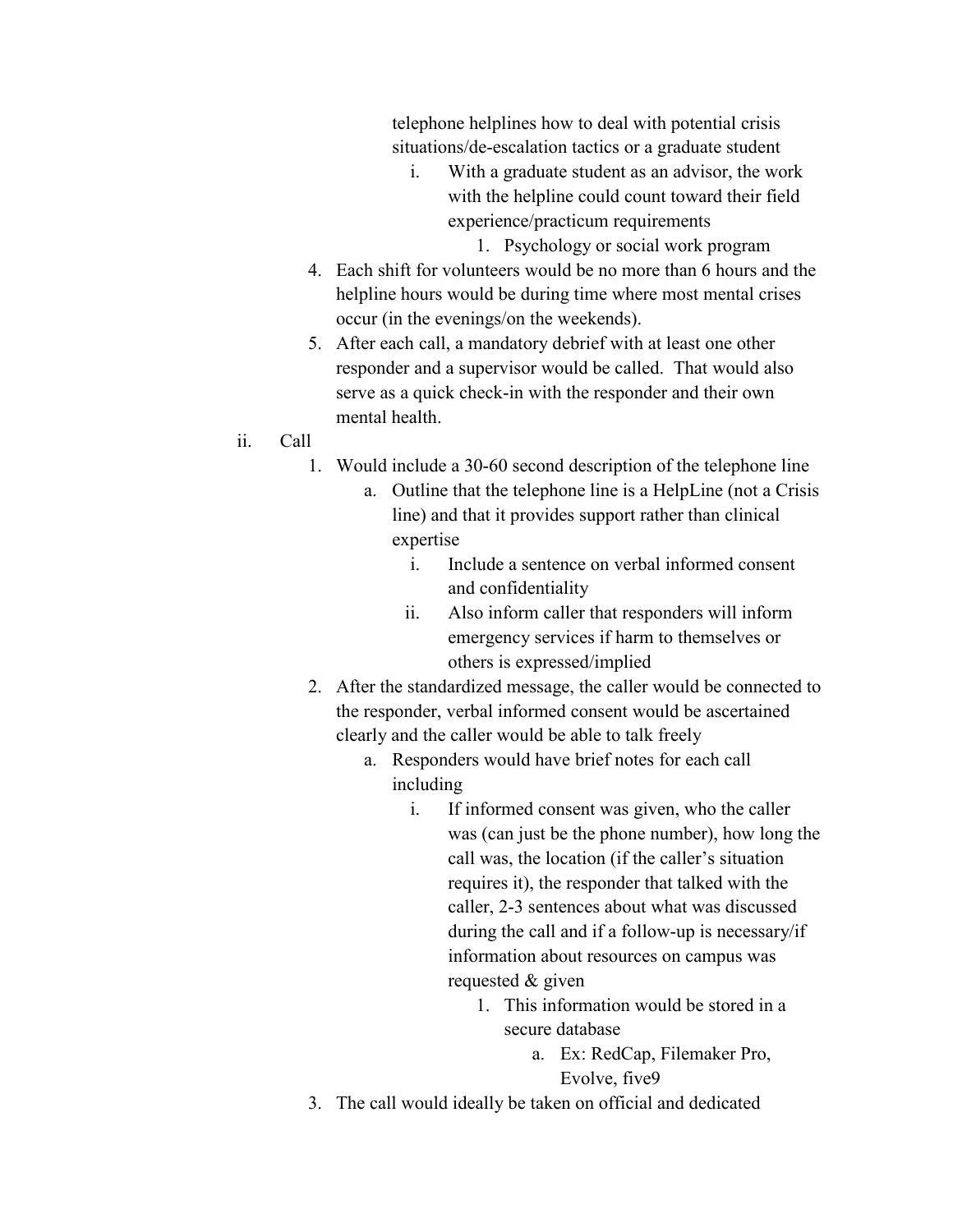University telephone however due to the pandemic, Google Voice may prove to be a more viable alternative as it can be routed to each responders phone without sharing their personal information

- iii. Funding
	- 1. If funding is acquired, responder volunteers would be paid as being part of the HelpLine is a difficult undertaking and an incentive would be nice
		- a. Funding could be acquired through grants offered by local Ohio organizations or national organizations
			- i. ADAMHSCC Board (Alcohol, Drug Addiction and Mental health Services Board)
			- ii. SAMHSA (Substance Abuse and Mental Health Services Association)
			- iii. ODMAS (Ohio Department of Mental Health and Addiction Services)
- iv. Models for HelpLines that have been successful at other Universities:
	- 1. Texas A&M:<https://caps.tamu.edu/helpline/>
	- 2. Cornell University:<https://www.earscornell.org/>
	- 3. The Ohio State University: <https://swc.osu.edu/services/buckeye-peer-access-line/>
	- 4. University of Albany: [https://www.albany.edu/middleearthcafe/hotlinepeerassistance.s](https://www.albany.edu/middleearthcafe/hotlinepeerassistance.shtml#:%7E:text=518%2D442%2D5777,session%20during%20the%20academic%20year) [html#:~:text=518%2D442%2D5777,session%20during%20the%](https://www.albany.edu/middleearthcafe/hotlinepeerassistance.shtml#:%7E:text=518%2D442%2D5777,session%20during%20the%20academic%20year) [20academic%20year.](https://www.albany.edu/middleearthcafe/hotlinepeerassistance.shtml#:%7E:text=518%2D442%2D5777,session%20during%20the%20academic%20year)

# **Category #6: Resources and Marketing \*Part of Healthy Minds National Survey that is in process and currently meeting, led by Dr. Richard Pazol (Director of University Counseling Services)**

**Problem:** Due to the impact that COVID-19 has had on many people around the world, mental health can sometimes be neglected due to the growing amount of stress many college students face this time of year. Studies nationwide have shown low rates of help-seeking for mental health problems among college students. Between one-third and one-half of college students with a mental health problem seek help. A possible barrier to help-seeking is limited communication between students and University Health Counseling and Services (UHCS). Students at CWRU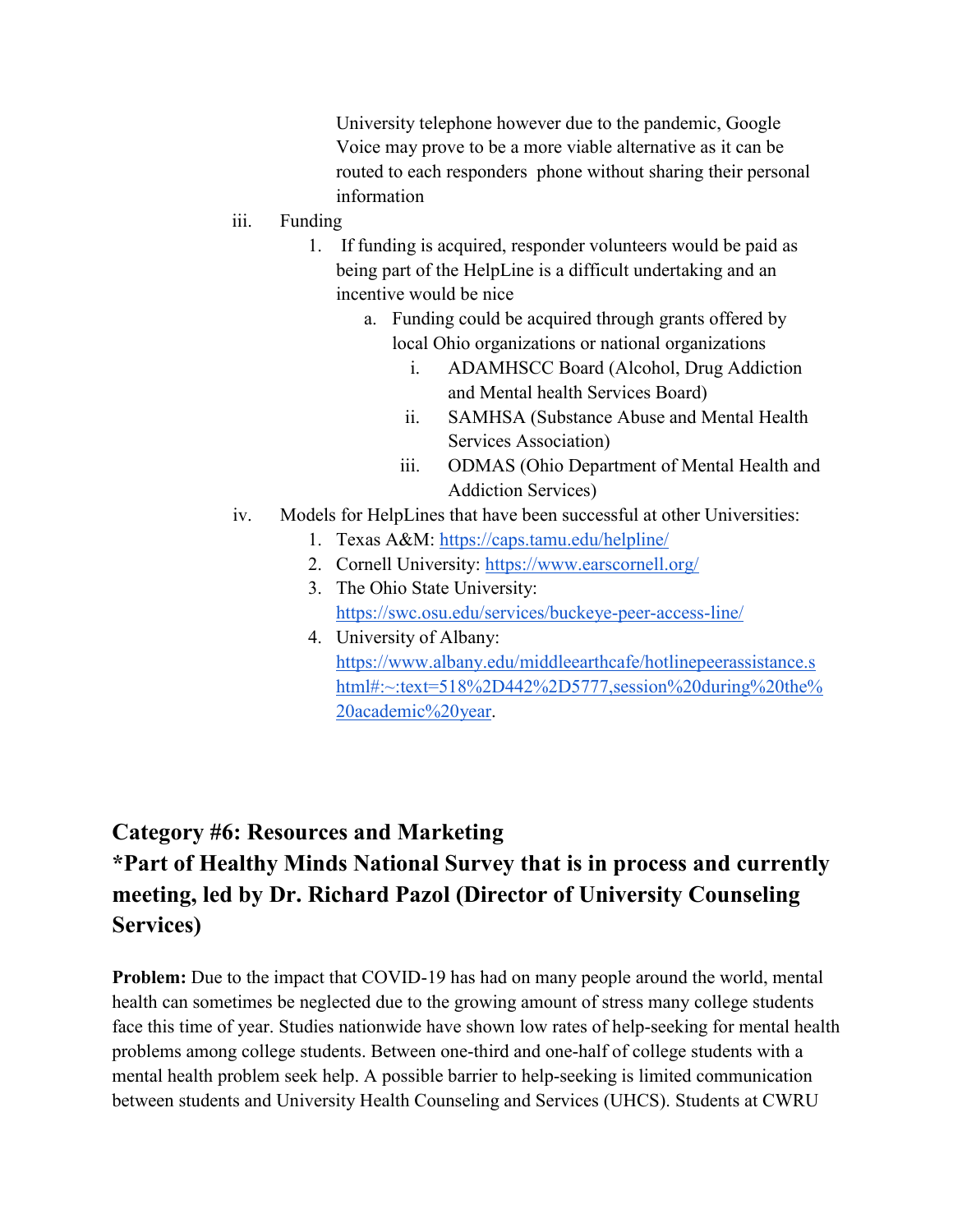have mentioned that the UHCS website is intimidating or confusing (based on our conversations with a few students), potentially interfering with their service use.

#### **Goal:**

Our first initiative has two steps: First, we will survey students to identify their perceptions of the UHCS website, including its strengths and limitations. We have not yet determined a survey method. Second, based on student feedback, we propose creating a new website linked with information regarding mental health that is user friendly and can help students seek supportive resources.

The overarching goal of this initiative is to help students at CWRU feel comfortable with a userfriendly website that provides a variety of resources (e.g., testimonials, flyers, helpful contact numbers) in order to answer students' questions regarding mental health.

#### **Initiatives:**

# **1. Survey student population on current UCS website accessibility**

Questions to include on student survey:

- 1. *"What information would you like to see on this page?"*
- 2. *"How would you rate your overall experience on our site today?"*
- 3. *"Is there anything on this site that doesn't work the way you expected it to?"*
- 4. *"Does this page meet your expectations?"*
- 5. *"Is the site difficult to navigate?"*
- 6. *"What would you like to see changed?"*
- 7. *"Would you be open to seeing a new website being implemented?"*
- 8. *"What did you like about the site?"*
- 9. *"What aspects did you feel were easy to use?"*
- 10. *"Do you feel that his page is informative?"*

The purpose of the survey is to gain feedback from students and mitigate difficulty in navigating the new website. After the implementation of the website above, audience outreach will be a priority.

Reaching out to organizations such as the Undergraduate Student Government and the Graduate Student Government, in an effort to gain attention of the newly established website. Following the established website, it would be a priority of the Mental Health Subcommittee Group 1 to update Emily Van Pyrz and Morgan Williams with our work on future initiatives and include them onto the website if applicable.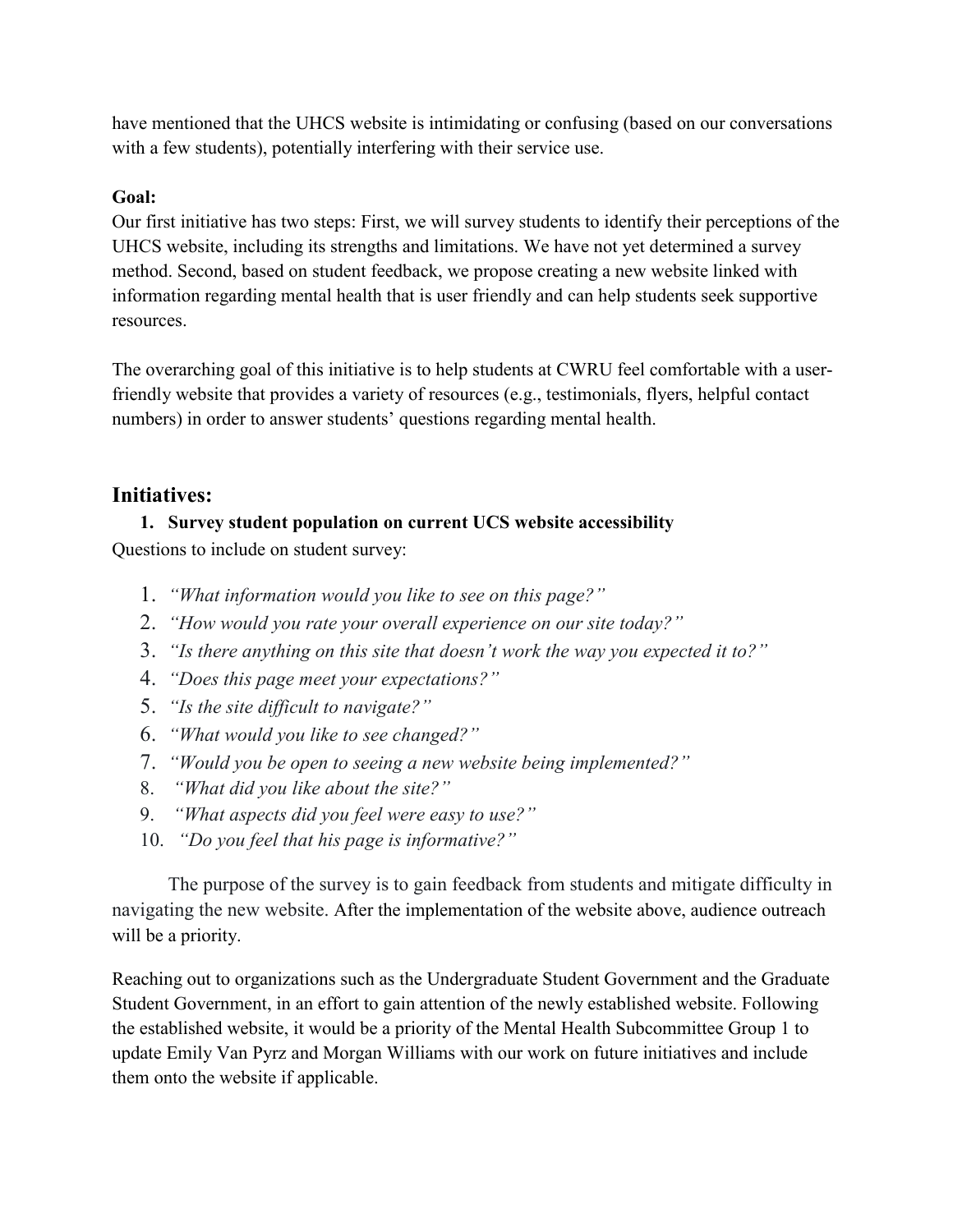If feedback from the student body survey demonstrates that the University Health Counseling Service website is not difficult to navigate or understand, then the new website will not be implemented. On the other hand, information from the "Contents To Include On the Website" and information on joining the Mental Health Task Force should be implemented on to the UPB/USG/UDC weekly emails because students read these a lot more.

#### 2. **Add link to UCS website to the Daily COVID Attestation**

- a. This would not be another multiple choice question, only a link to UCS website so students have easy access to the website on an app (Guardian app) or website they look at frequently
- b. Some students just click the link in the reminder email and do not go through the app, this would help students who "bypass" the counseling link on the main Guardian App page to still see the UCS link
- c. <https://case.edu/studentlife/healthcounseling/counseling-services>

## **Category #7: Miscellaneous**

Miscellaneous initiatives are based on general feedback from the Google Form that was sent to the student body in the "other comments" section and general student experiences.

- **1. Reach out to CWRU Police (Campus Security) to gauge education they have in recognizing mental health crises from student callers and/or education on directing students who call the emergency number for mental health crises**
	- a. *Note:* UDC (Undergraduate Diversity Collaboration) Campus Initiatives Committee reached out to Chairs with below information:
		- i. They communicated with Campus Police in August of 2020 about current Crisis Intervention Training
		- ii. Found out that Campus Police has at least one mental health crisis trained officer per team (every time they sent out a team to assist with a mental health crisis, they have at least one trained officer)
	- b. Questions to discuss with Campus Police:
		- *i. How many officers are trained for mental health crises in total?*
		- *ii. How are the officers being trained?*
		- *iii. Statistics on frequency of mental health crisis incidents involving police on campus?*
		- *iv. Frequency of negative incidents with police and mental health crises?*
		- *v. Measure effectiveness of training, evaluate current mental health crisis training program*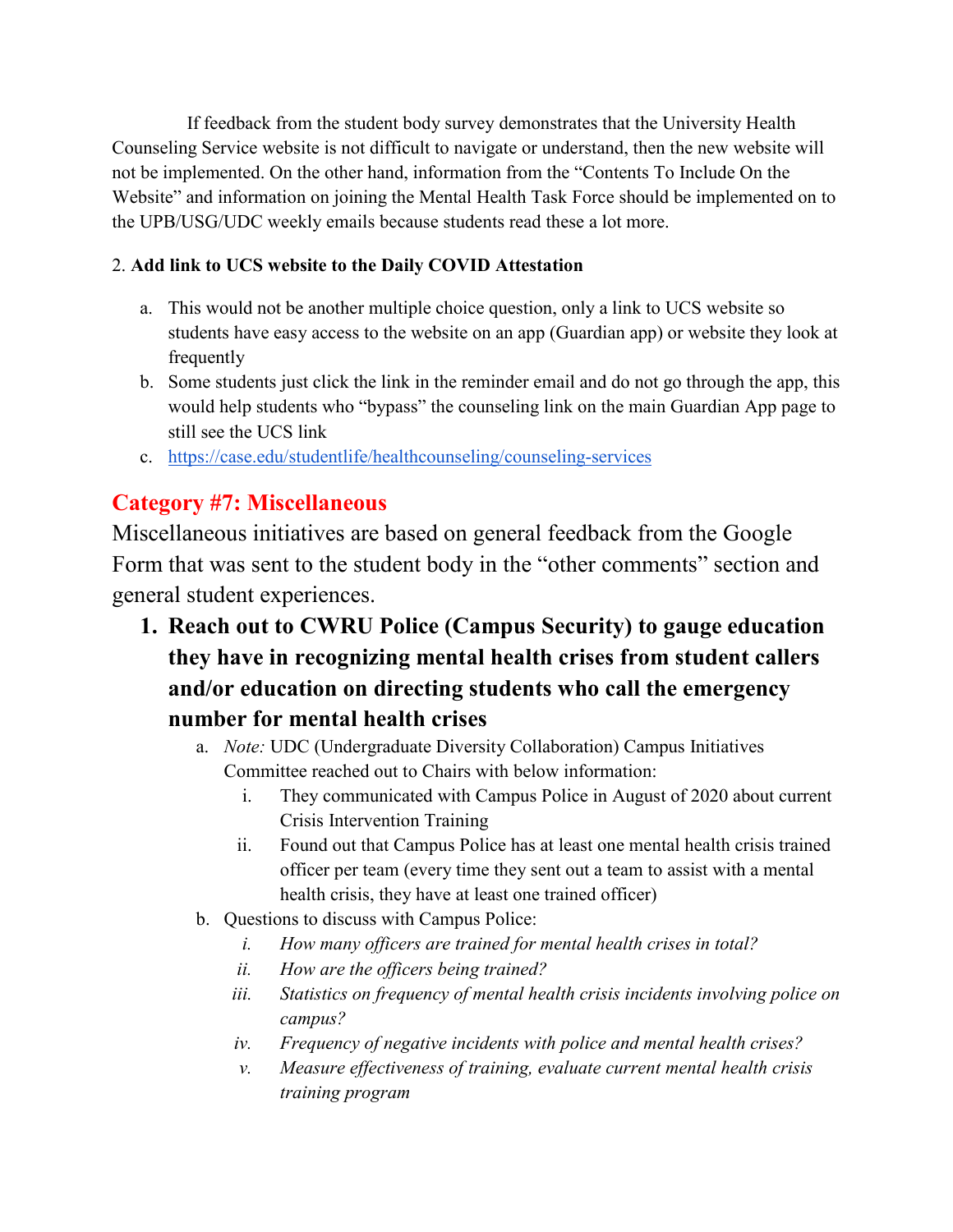- *vi. Making sure all officers are crisis trained progression, this may be in process?*
- *vii. Verify: is there a UCS on-call counselor or a Police Officer trained in mental health crises or both that respond when this phone call comes in?*
- **2. Distribute JED-backed Healthy Minds Survey (HMS) to the student body. JED is a national organization that conducts and assists with mental health research for teens and young adults. The organization's focus is mental health and suicidality. The Healthy Minds Survey**
- **3. Formally define "No Class Days" (March 16th and 24th 2021) or other "days off" (Martin Luther King Day, Labor Day) throughout the semester and revise to preserve the choice of students taking time for their own mental health.**

Problem: CWRU Students never get a "true" day off, and do not even have the choice of taking a day to themselves.

- a. Students have reported having exams the following day after breaks (No Class Days, Labor Day, MLK Day), therefore forced to study on their days off.
- b. Students have reported professors posting recorded lectures on these days off for them to watch and assigning homework based on those recordings to ensure they watch them on that day. Therefore, the workload remains the same, it is just now asynchronous.
- c. While professors have postponed due dates for homework, they tend to be due the day directly *after* the day off, thereby students must work on their days off.
- d. Students are under the impression that days off are for a break, labeling No Class Days as "Mental Health Days" (see undergraduate newsletters that labelled No Class Days as time for self-care). However, it seems these days are treated as extra time to do more work, study for exams, or have asynchronous class. This has been an issue before the pandemic as well.
- e. Discuss implications for faculty
	- i. Ex. Are faculty required to submit midterm grades the day after No Class Days?
- f. This is an issue on campuses across the country: [https://www.nbcnews.com/news/us-news/spring-break-cancellations-spark](https://www.nbcnews.com/news/us-news/spring-break-cancellations-spark-mental-health-concerns-college-students-n1250064)[mental-health-concerns-college-students-n1250064](https://www.nbcnews.com/news/us-news/spring-break-cancellations-spark-mental-health-concerns-college-students-n1250064)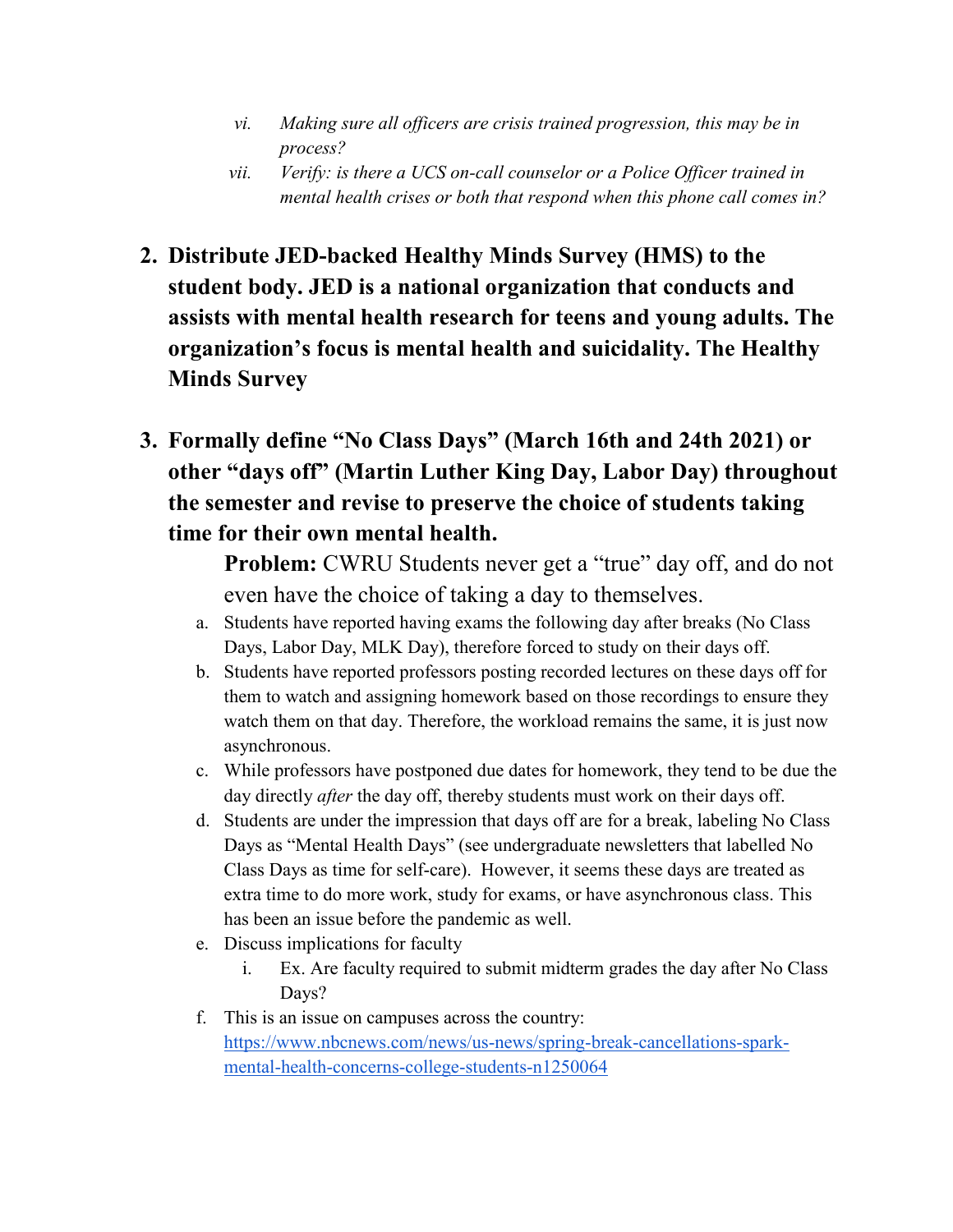Student Interview: "It's not a break," Guanin said. "It's not really a rest and recovery day. It's just going to be nonstop school. We're still going to have homework and deadlines that are going to be due the day after what they call 'rest and recovery' days."

#### **Discussion**

- a. It is understandable that there will always be students who *choose* to study and do homework on their days off. The issue arises when a student decides to take a "true" mental health day to themselves and it sets back their academic progress (ex. If a student has an exam the day after the No Class Day, not studying the day before could impact grades, GPA, and scholarship eligibility). In this light, students are positioned to choose between good mental health (self-care) versus good grades. Students should have an *option* to study or do homework on their days off, not feel like they have to or are required to because of strict deadlines.
- b. Some professors may have too much content in their classes to "skip" a lecture day, which is why they post recorded lectures. Their argument is that the content has to be covered at some point, whether it's a recorded lecture or holding a class overtime. The issue suggests that CWRU has course curriculums that make it impossible for a break. If professors have so much content to cover that students cannot have one day off, then maybe the curriculum needs to change. Inadequate break times are a problem that can contribute to burnout and poor mental health outcomes. Poor mental health can contribute to lack of motivation and poor school performance. If student breaks are merely asynchronous class days, with the same amount of work scheduled, then it's not a day off. It's a reading day: a day meant to study, not to rest.
- c. Student Success of CWRU mentioned the No Class Days as follows in an email on 3/18/21: "You put in the work. You deserve the time off. We'd like to acknowledge and appreciate your hard work. We have much to be proud of at CWRU and that includes you! Take a moment to think about how to make your no class day as relaxing and care-free as possible."
	- i. If this is the accepted definition of "No Class Days", then there are professors not treating it as such.

#### **Proposed Action:**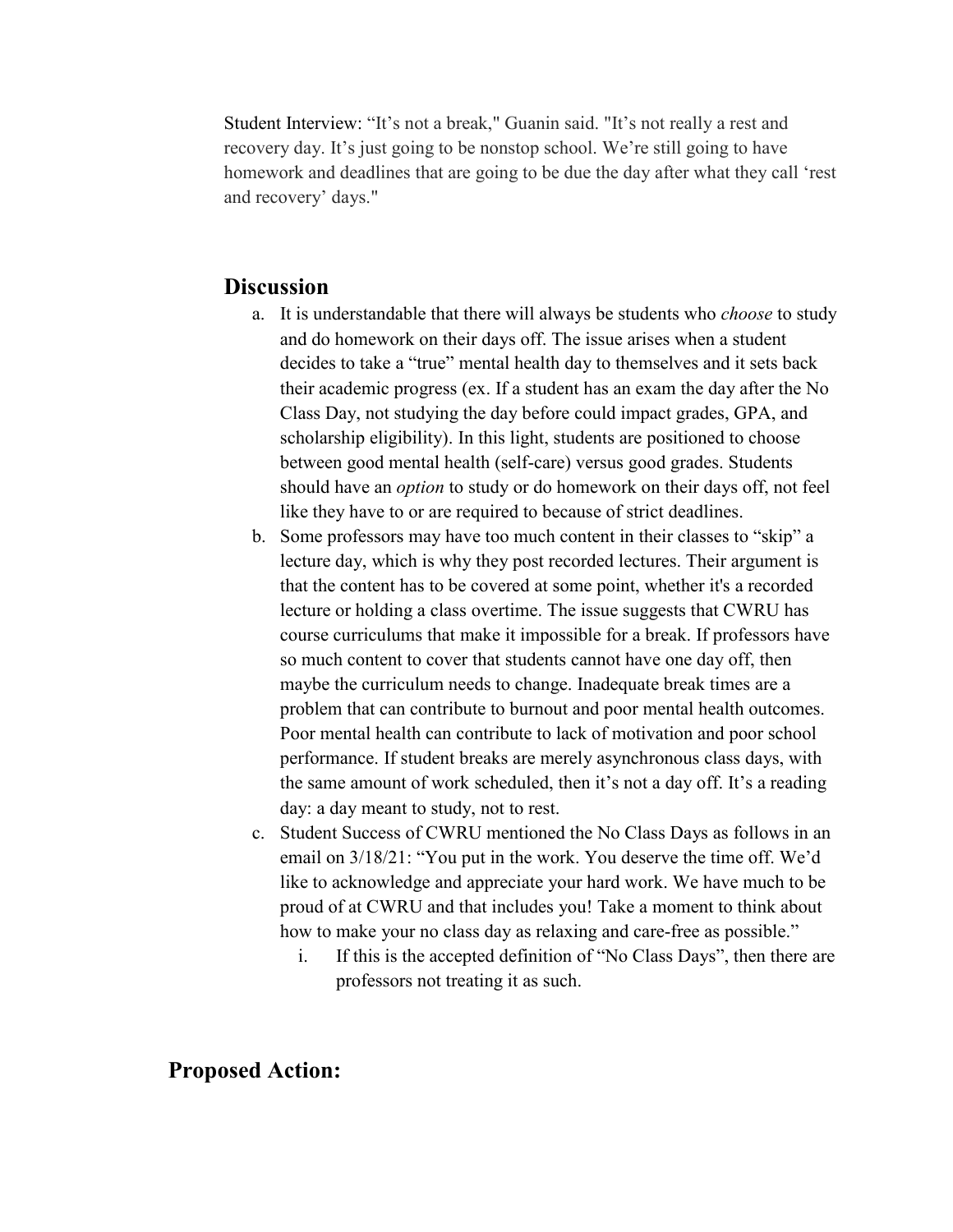1. Formally define the purpose of "No class days" (Labor Day, MLK Day, Fall Break, future No Class Days such as provided during the pandemic)

- a. Are they a day off from work or a day to do work on your own time (asynchronous)?
- 2. Determine if this definition needs to be revised
- 3. Revise the definition if needed
	- a. Ex. Mental Health Day instead of No Class Day
- 4. "Advertise" these days under the new definition
	- a. Ex. If days off are redefined as mental health days, announce this to the University with this label to help faculty and students understand that the purpose of the break is to maintain and promote mental health. This may help with workload issues.
- 5. Add parameters to the "No class days"
	- a. Example: no exams are allowed to be scheduled the day after a "No class day," or schedule No Class Days *after* midterms, not in the middle.

# *Studies:*

- 1. [https://www.google.com/url?q=https://journals.sagepub.com/doi/pdf/10](https://www.google.com/url?q=https://journals.sagepub.com/doi/pdf/10.1177/0734282914557727?casa_token%3DiMYCzAGtwU8AAAAA%253ASBeK2GjhzRJrN_1rmaQp-4Qe1VcmJkR0q9KQyUnSKW7Tv0rIXfibu6iSPwla2ytLGUzo5wbOShZw%26&sa=D&source=editors&ust=1616179625903000&usg=AOvVaw3iYGqbzTVFb5dDAc6dLF-4) [.1177/0734282914557727?casa\\_token%3DiMYCzAGtwU8AAAAA%](https://www.google.com/url?q=https://journals.sagepub.com/doi/pdf/10.1177/0734282914557727?casa_token%3DiMYCzAGtwU8AAAAA%253ASBeK2GjhzRJrN_1rmaQp-4Qe1VcmJkR0q9KQyUnSKW7Tv0rIXfibu6iSPwla2ytLGUzo5wbOShZw%26&sa=D&source=editors&ust=1616179625903000&usg=AOvVaw3iYGqbzTVFb5dDAc6dLF-4) [253ASBeK2GjhzRJrN\\_1rmaQp-](https://www.google.com/url?q=https://journals.sagepub.com/doi/pdf/10.1177/0734282914557727?casa_token%3DiMYCzAGtwU8AAAAA%253ASBeK2GjhzRJrN_1rmaQp-4Qe1VcmJkR0q9KQyUnSKW7Tv0rIXfibu6iSPwla2ytLGUzo5wbOShZw%26&sa=D&source=editors&ust=1616179625903000&usg=AOvVaw3iYGqbzTVFb5dDAc6dLF-4)[4Qe1VcmJkR0q9KQyUnSKW7Tv0rIXfibu6iSPwla2ytLGUzo5wbOSh](https://www.google.com/url?q=https://journals.sagepub.com/doi/pdf/10.1177/0734282914557727?casa_token%3DiMYCzAGtwU8AAAAA%253ASBeK2GjhzRJrN_1rmaQp-4Qe1VcmJkR0q9KQyUnSKW7Tv0rIXfibu6iSPwla2ytLGUzo5wbOShZw%26&sa=D&source=editors&ust=1616179625903000&usg=AOvVaw3iYGqbzTVFb5dDAc6dLF-4) [Zw%26&sa=D&source=editors&ust=1616179625903000&usg=AOvV](https://www.google.com/url?q=https://journals.sagepub.com/doi/pdf/10.1177/0734282914557727?casa_token%3DiMYCzAGtwU8AAAAA%253ASBeK2GjhzRJrN_1rmaQp-4Qe1VcmJkR0q9KQyUnSKW7Tv0rIXfibu6iSPwla2ytLGUzo5wbOShZw%26&sa=D&source=editors&ust=1616179625903000&usg=AOvVaw3iYGqbzTVFb5dDAc6dLF-4) [aw3iYGqbzTVFb5dDAc6dLF-4](https://www.google.com/url?q=https://journals.sagepub.com/doi/pdf/10.1177/0734282914557727?casa_token%3DiMYCzAGtwU8AAAAA%253ASBeK2GjhzRJrN_1rmaQp-4Qe1VcmJkR0q9KQyUnSKW7Tv0rIXfibu6iSPwla2ytLGUzo5wbOShZw%26&sa=D&source=editors&ust=1616179625903000&usg=AOvVaw3iYGqbzTVFb5dDAc6dLF-4)
	- a. Article supports that positive mental well-being is linked to better scholastic and social outcomes.

# **Closing Thoughts**

Special thank you to all Mental Health Committee Members for all of their hard work in piloting ideas, as well as Dr. Richard Pazol and Kimberly Scott for their guidance and support. None of